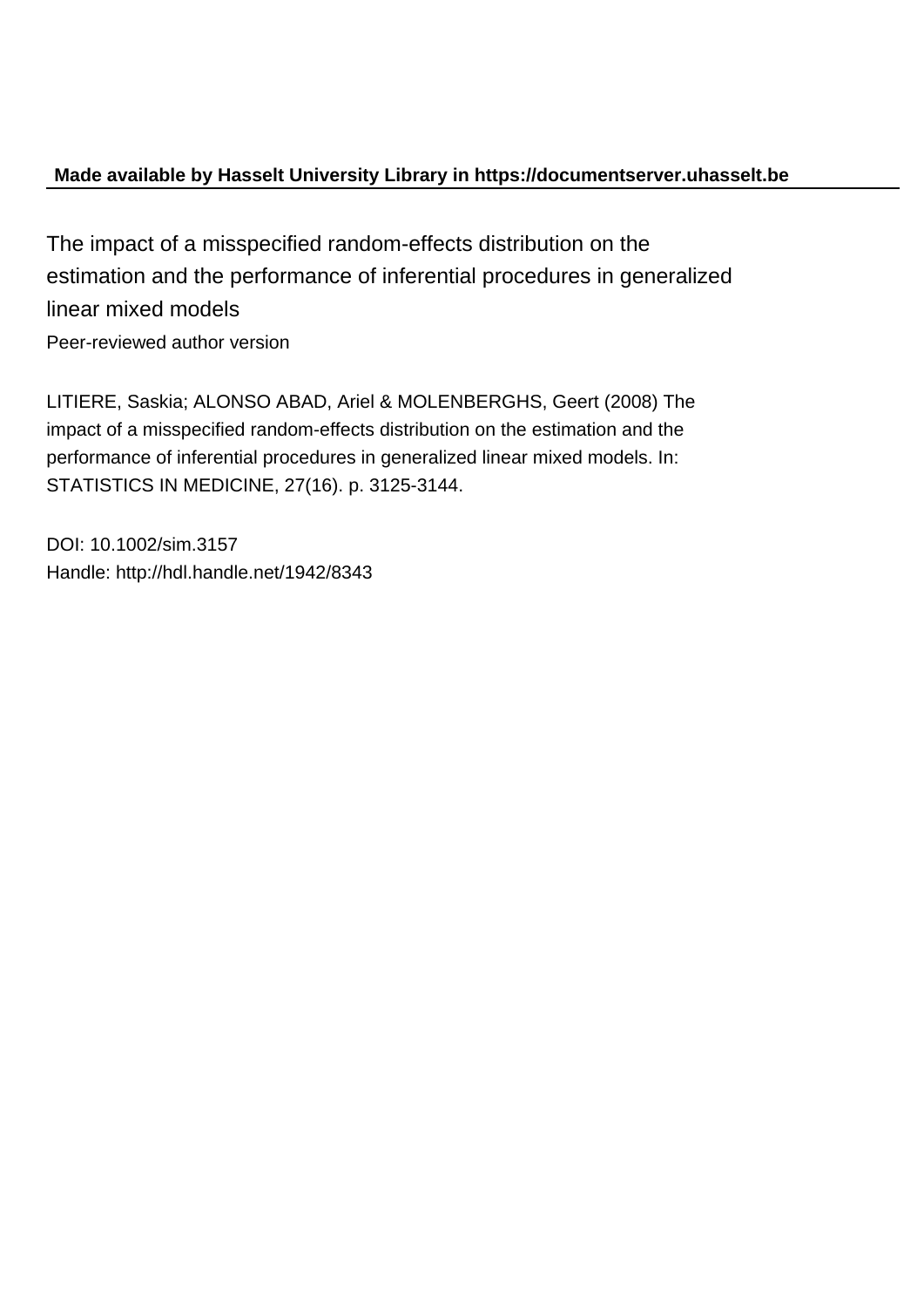# The impact of a misspecified random-effects distribution on the estimation and the performance of inferential procedures in generalized linear mixed models

S. Litière<sup>\*</sup>, A. Alonso and G. Molenberghs

Hasselt University, Center for Statistics, Agoralaan Gebouw D, BE-3590 Diepenbeek, Belgium.

#### SUMMARY

Estimation in generalized linear mixed models is often based on maximum likelihood theory, assuming that the underlying probability model is correctly specified. However, the validity of this assumption is sometimes difficult to verify. In this paper we study, through simulations, the impact of misspecifying the random-effects distribution on the estimation and hypothesis testing in generalized linear mixed models. It is shown that the maximum likelihood estimators are inconsistent in the presence of misspecification. The bias induced in the mean structure parameters is generally small, as far as the variability of the underlying random-effects distribution is small as well. However, the estimates of this variability are always severely biased. Given that the variance components are the only tool to study the variability of the true distribution, it is difficult to assess whether problems in the estimation of the mean structure occur. The Type I error rate and the power of the commonly used inferential procedures are also severely affected. The situation is aggravated if more than one random effect is

Copyright © 2000 John Wiley & Sons, Ltd.

<sup>∗</sup>Correspondence to: Hasselt University, Center for Statistics, Agoralaan Gebouw D, BE-3590 Diepenbeek, Belgium. E-mail: saskia.litiere@uhasselt.be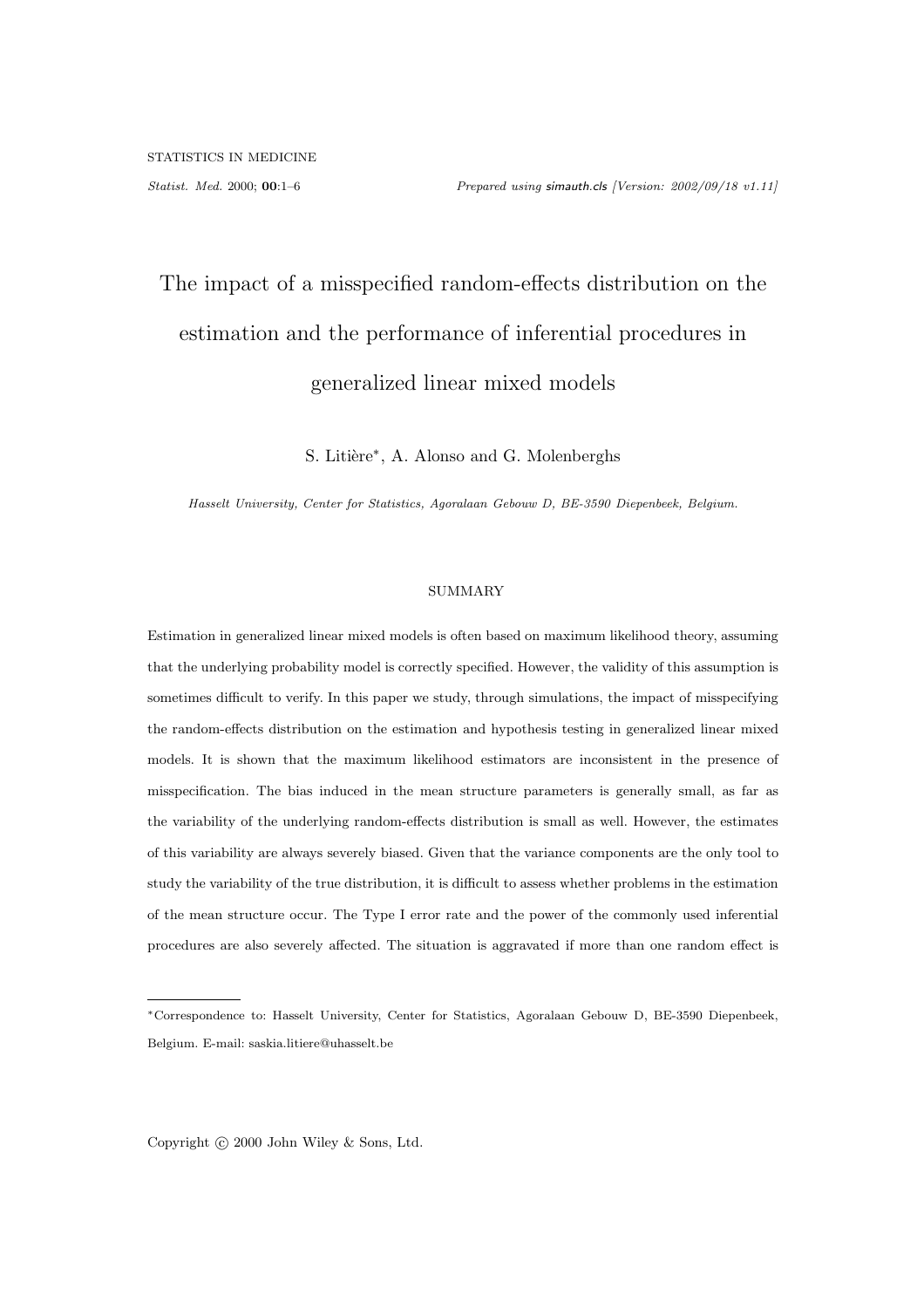included in the model. Further, we propose to deal with possible misspecification by way of sensitivity analysis, considering several random-effects distributions. All the results are illustrated using data from a clinical trial in schizophrenia.

KEY WORDS: consistency; heterogeneity model; Kullback-Leibler Information Criterion; nonnormal random effects; power; type I error. Copyright © 2000 John Wiley & Sons, Ltd.

#### 1. INTRODUCTION

When dealing with non-Gaussian data with multiple sources of variation, a commonly used subject-specific model is the generalized linear mixed model (GLMM; [1, 2]). In this framework, the (vector-valued) outcome variable  $Y_i$  for a subject i is assumed to satisfy  $Y_i|b_i \sim F_i(y_i|\varphi, b_i)$ , i.e., conditionally on random effects  $b_i$ ,  $Y_i$  follows a pre-specified distribution  $F_i$ , parameterized through a vector  $\varphi$  of unknown parameters, common to all subjects. The vector of subjectspecific parameters  $b_i$  is assumed to follow a distribution G which may also depend on a vector  $\delta$  of unknown parameters. The parameter estimates are commonly calculated by maximizing the marginal likelihood, obtained by integrating out the random effects. Due to software limitations, the analysis is often restricted to the setting in which the random-effects distribution is normal with mean zero and variance-covariance matrix D. Since random effects are non-measurable, the validity of this assumption is difficult to check. The question naturally arising is what the impact is of misspecifying the random-effects distribution on the maximum likelihood estimators.

For linear mixed models (LMM; [3, 4]), it has been shown that the maximum likelihood estimators, obtained under the assumption of normally distributed random effects, are consistent and asymptotically normally distributed, even when the true random-effects Copyright © 2000 John Wiley & Sons, Ltd. Statist. Med. 2000; 00:1–6 Prepared using simauth.cls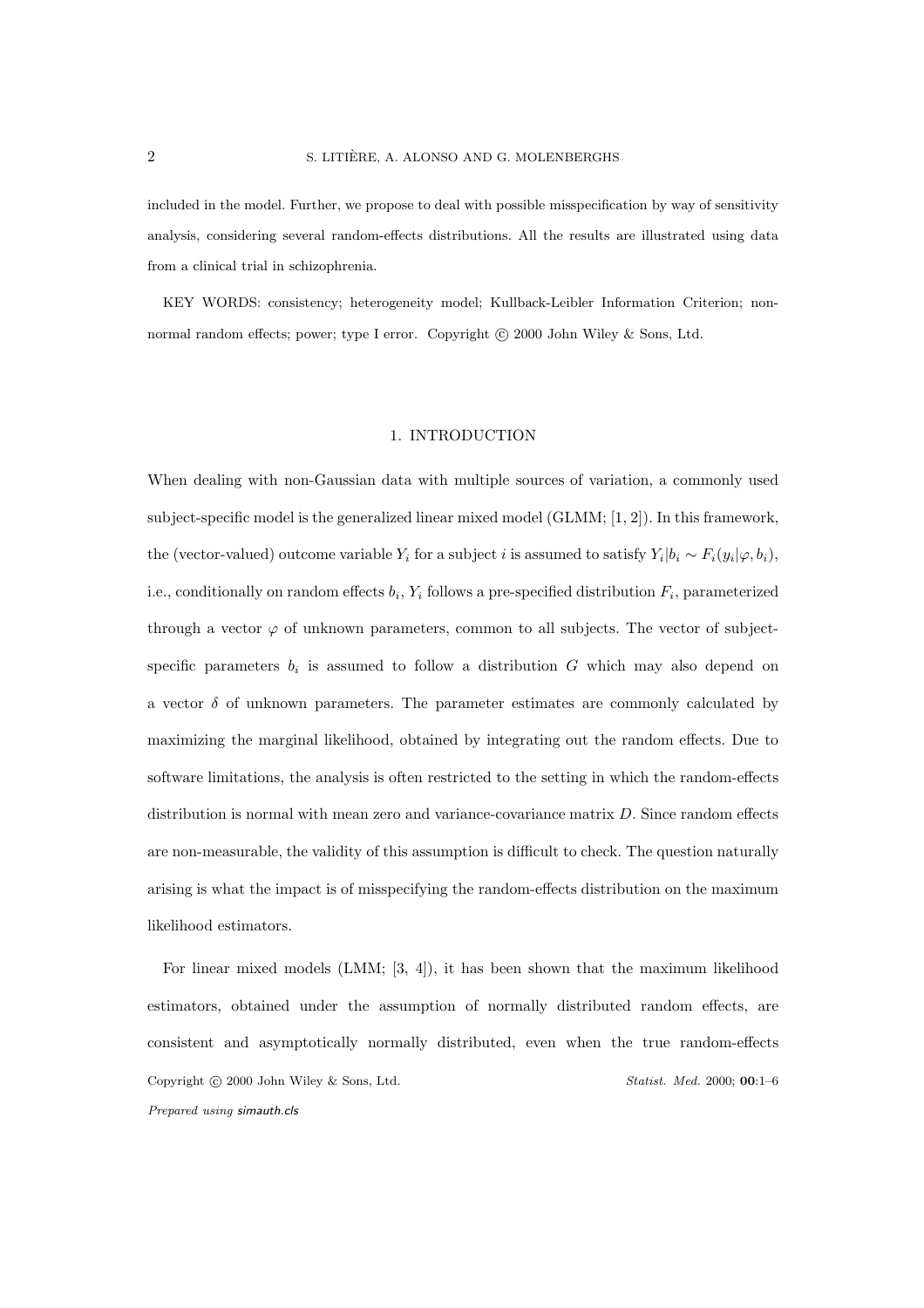distribution is not normal [5]. Nevertheless, research carried out in recent years illustrates that similar results do not hold for GLMM. For instance, Neuhaus et al. [6] showed that the maximum likelihood estimators of a logistic–normal model with misspecified random-effect distribution are inconsistent but that the magnitude of the bias is typically small. Simulations by Chen et al. [7] also indicate that the estimation of the regression coefficients may be subject to only negligible bias under misspecification of the random-effects distribution. According to Agresti *et al.* [8] the choice of the random-effects distribution seems to have, in most situations, little effect on the maximum likelihood estimators. However, when there is a severe polarization of subjects, e.g., by omitting an influential binary covariate, this can affect the predictive quality for characteristics involving the random effects as well as the fixed effects. Similarly, Heagerty and Kurland [9] found substantial bias while using a random-intercept model when the random-effects distribution depends on measured covariates.

These results clearly illustrate the wide range of opinions which can be found in the literature regarding the impact of misspecifying the random-effects distribution on the maximum likelihood estimators in GLMM. However, it is important to note that all these simulation studies were performed using a limited number of distributions and, in all of them, only small variances for the random-effects were considered. As we will show in the subsequent sections, the magnitude of this variance can have an important effect on the bias induced by the misspecification, where larger biases associate with larger variances. Moreover, as will be seen from the case study, small variances may not be realistic in some important practical settings. Further, we will illustrate that the situation worsens when more than one random effect is included in the model. Another issue which has not received attention in the previous studies concerns the impact of the misspecification on commonly used inferential procedures Copyright © 2000 John Wiley & Sons, Ltd. Statist. Med. 2000; 00:1-6 Prepared using simauth.cls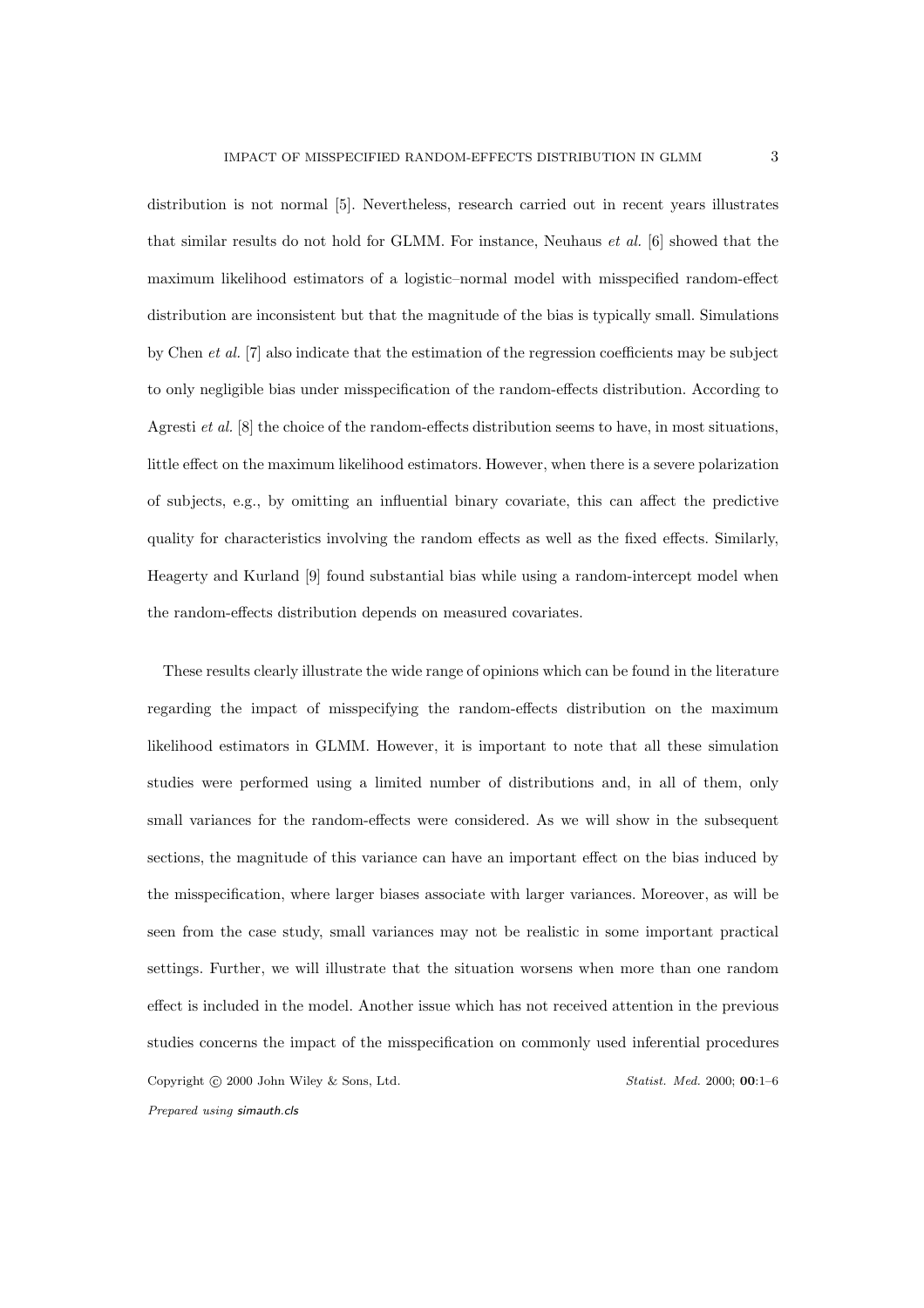such as the Wald test. We will study the impact of such misspecification on the power and Type I error rate of frequently used tests for the mean-structure parameters. Therefore, the first main objective of the present work is to use a wide set of simulations so as to formulate some practical guidelines for handling random-effects misspecification in GLMM.

It is also important to point out that some alternative approaches have been suggested to deal with this misspecification. For instance, one could replace the normal random-effects distribution by a non-parametric distribution [10, 11, 12, 13, 14]. Although it is an appealing approach in many settings, there can be some loss of efficiency when using a non-parametric approach, compared to parametric assumptions close to the true distribution [8]. Additionally, model comparison can be difficult as standard asymptotic theory does not apply. Finally, a non-parametric approach is definitely not appropriate when the distribution of the random effects is of primary interest like, for example, in surrogate marker evaluation, the evaluation of the psychometric properties of rating scales, or when one wants to predict individual profiles or evolutions. Chen et al. [7] suggested a semi-parametric random-effects distribution, allowing the random-effects density to be skewed, multi-modal, fat- or thin-tailed, and including the normal as a special case. Lee and Thompson [15] used Markov Chain Monte Carlo methods to fit models with random effects following a  $t$  distribution, and skew extensions to the normal and the  $t$  distribution. In the present work, we will study another approach which consists in replacing the normal random-effects distribution by a finite mixture of normals [16, 17, 18, 2]. This allows one to cover a wide range of shapes for the random-effects density, including unimodal as well as multimodal, and symmetric as well as very skewed distributions. Our simulation studies with this model show that although using more flexible families of distributions can be a valid strategy in some settings, these more general families are not fully Copyright © 2000 John Wiley & Sons, Ltd. Statist. Med. 2000; 00:1-6 Prepared using simauth.cls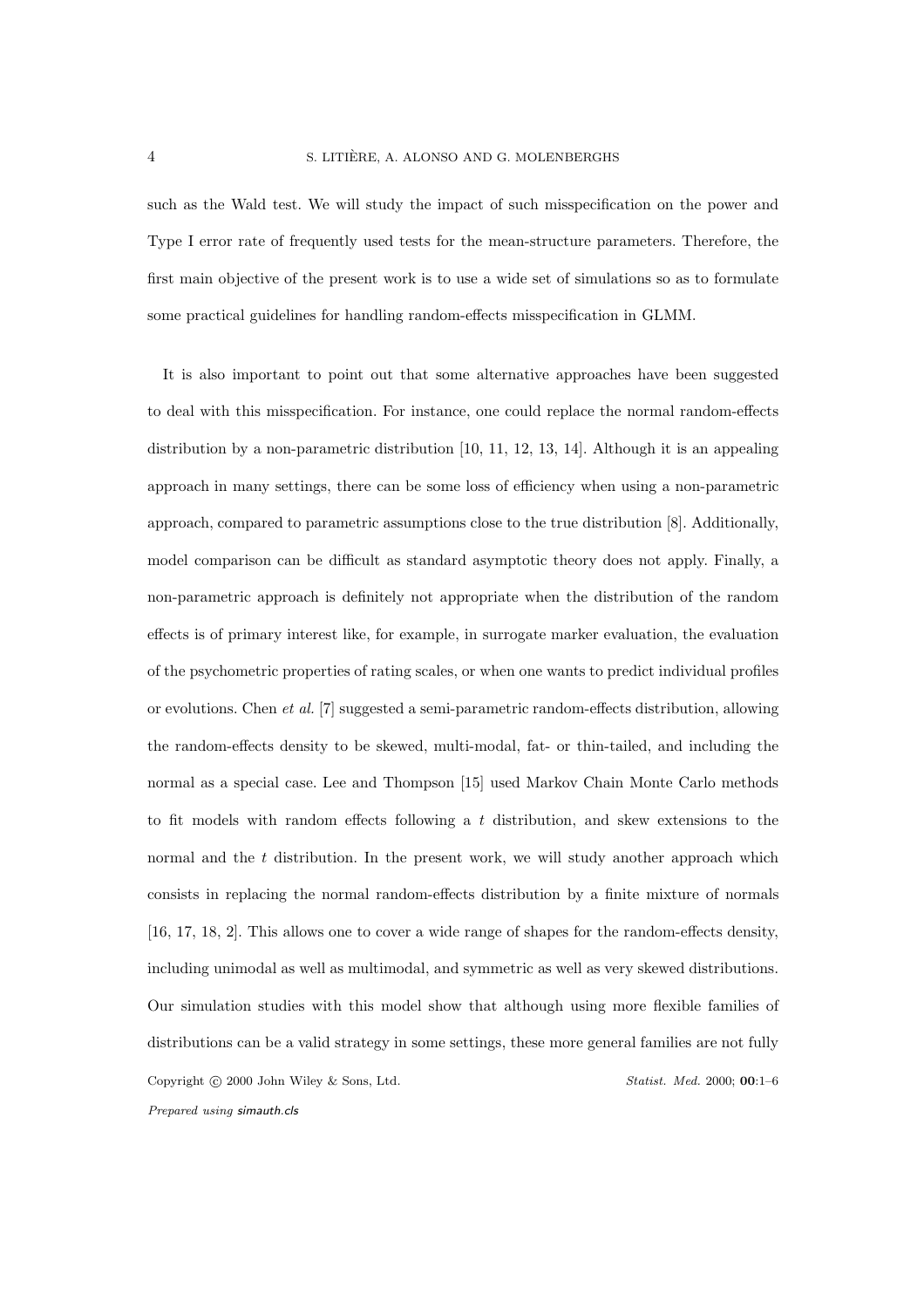robust either.

Therefore, we propose to incorporate the previous approach into a more general sensitivity analysis framework. In this scenario, different distributions are considered for the random effects. If the estimates of the parameters of interest and the associated inferential procedures are similar, irrespective of the distribution used to obtain them, the user can feel relatively confident about his/her results. On the other hand, if the results vary considerably, then they are obviously sensitive to the distributional assumptions for the random effects, and caution is needed. One could also use some known model selection criteria to select the distribution that fits the data best. Note that a sensitivity analysis is, perhaps, the most appropriate approach to deal with a missing data problem, whereby random effects can essentially be seen as missing observations. We start by introducing, in Section 2, the case study that motivated the present work. In Section 3, various aspects of the maximum likelihood estimators are investigated through extensive simulations. Next, in Section 4 some alternative approaches are suggested and applied to the case study.

### 2. CASE STUDY - THE SCHIZOPHRENIA DATA

The case study comprises of individual patient data from a randomized clinical trial, comparing the effect of risperidone to conventional antipsychotic agents for the treatment of chronic schizophrenia [19]. Several measures can be used to assess a patient's global condition. The Clinical Global Impression (CGI) is generally accepted as a subjective but useful clinical measure of change. It is a 7-grade scale used to characterize a subject's mental condition. Our binary response variable  $y$  is a dichotomous version of this scale which equals 1 for patients classified as normal to mildly ill, and 0 for patients classified as moderately to severely ill. Copyright © 2000 John Wiley & Sons, Ltd. Statist. Med. 2000; 00:1–6 Prepared using simauth.cls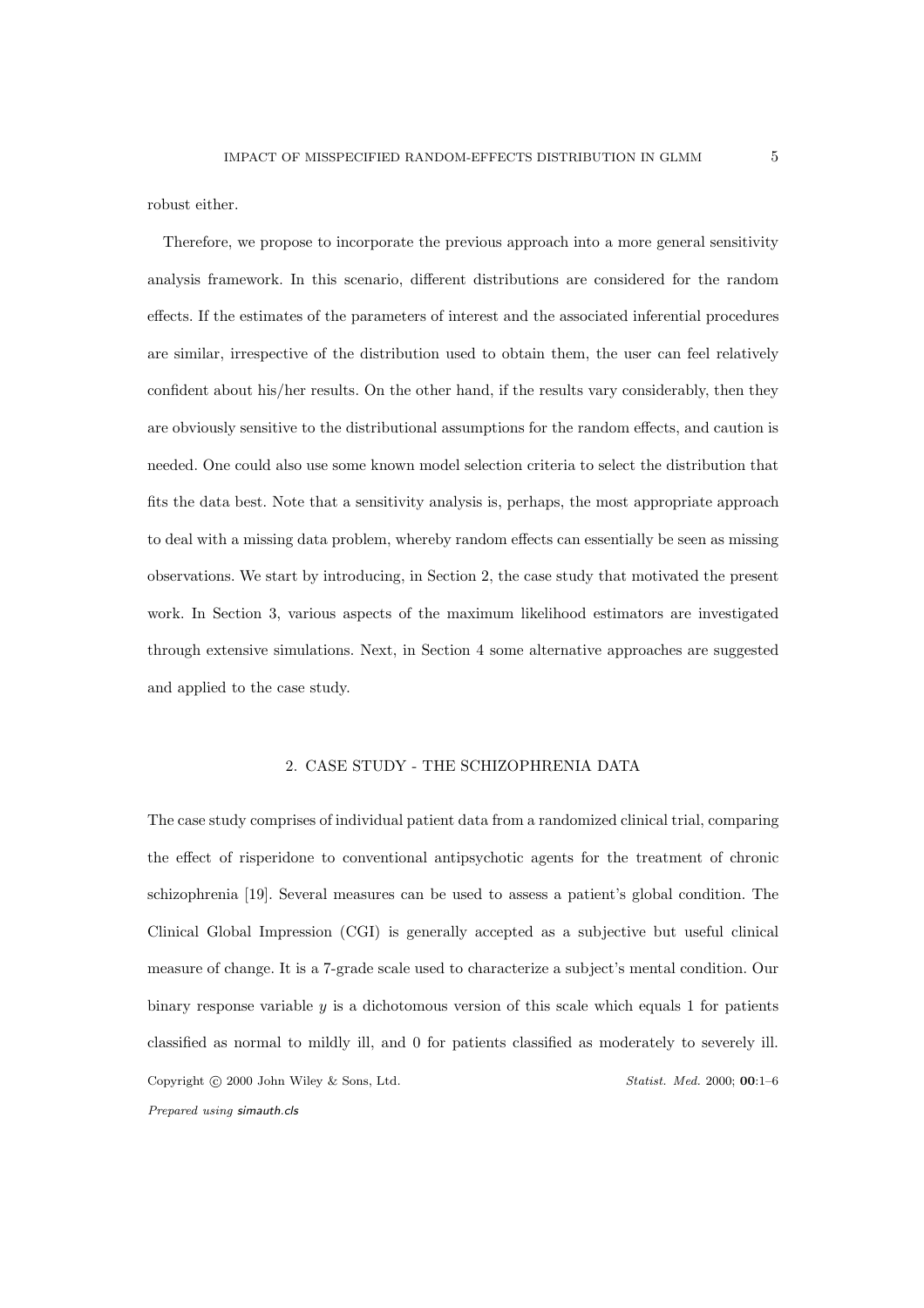Treatment was administered for 8 weeks and the outcome was measured at 6 fixed time points: at the beginning of the study and after 1, 2, 4, 6 and 8 weeks. In total, 128 patients were included in the trial, from which 64 were randomly assigned to receive risperidone and the rest to an active control. Figure 1 summarizes the probability of being classified as normal to mildly ill  $(P(Y = 1))$  by time point and treatment group.

#### FIGURE 1 – About here

We analyzed these data using a random-intercept model, considering different link functions and mean structures. The random intercept was always assumed to follow a normal distribution with mean zero and variance  $\sigma_b^2$ . In the model building exercise, a total of nine models were fitted. These were constructed as combinations of three link functions, the logit, complementary log-log, and probit links, and three different mean structures: i) intercept, treatment, time, and treatment-by-time interaction, ii) as in (i) but without treatment-by-time interaction, and iii) as in (i) but without treatment. The AIC criterion was used to select the best fitting combination. Our final model takes the form

$$
logit{{P(y_{ij} = 1|b_i)} = \beta_0 + \beta_1 z_i + \beta_2 t_j + b_i,
$$
\n(1)

where  $z_i = 1$  (0) denotes the treatment (control) group,  $t_j$  denotes the occasion of measurement and  $b_i$  refers to the random intercept. Adding a random slope to Model  $(1)$  did not improve the fit. All the previous models were fitted using the SAS procedure NLMIXED with adaptive Gaussian quadrature and 20 quadrature points. The maximum likelihood estimates for Model (1) are given in the first part of Table I.

#### TABLE  $I -$  About here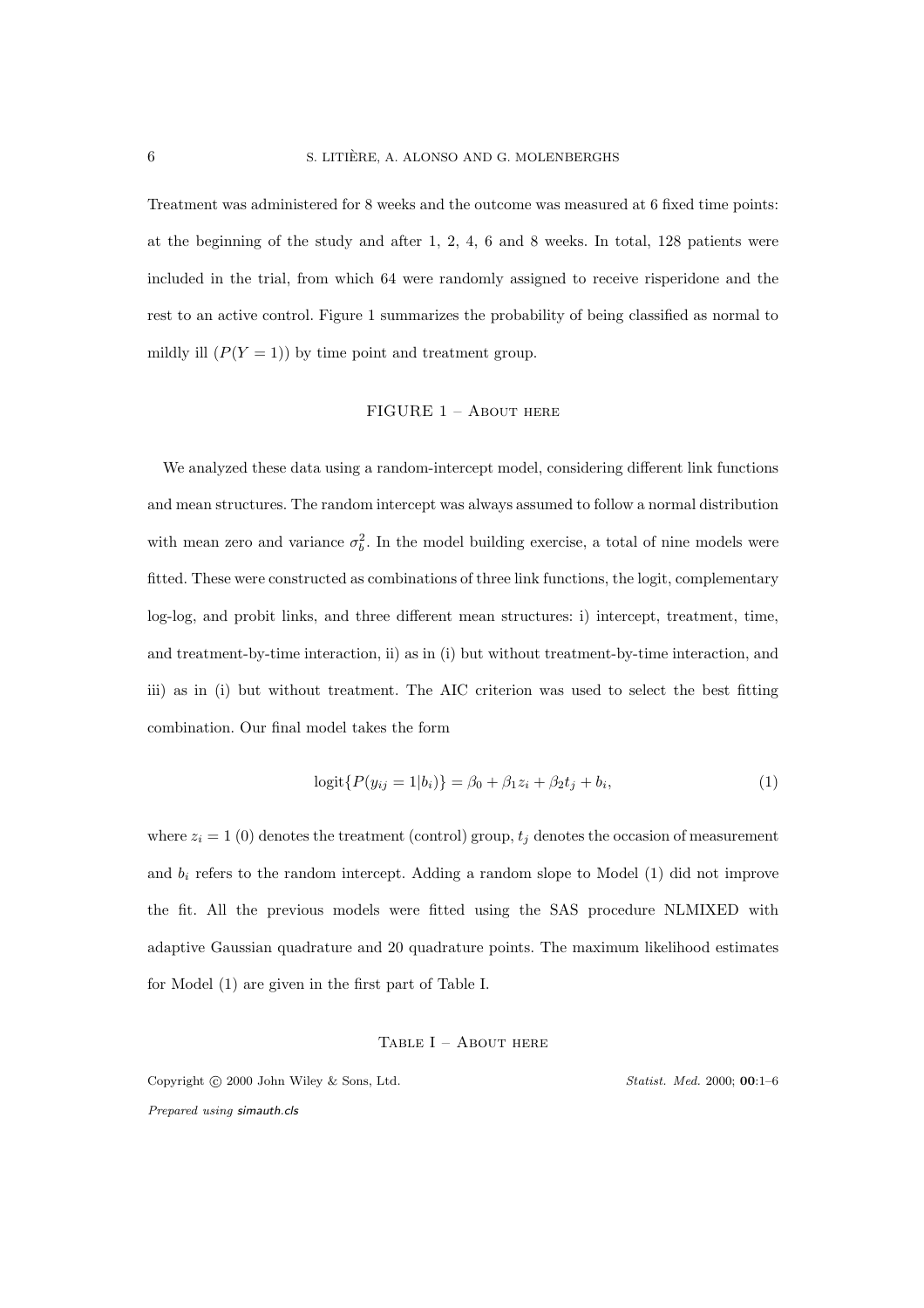Figure 1 also displays the plot of the fitted values obtained from our final model against the observed probability of being classified as normal to mildly ill  $(P(Y = 1))$  by time point and treatment group. The fitted probabilities are calculated by numerically integrating out the random effect for each subject. Note that in Figure 1 the two groups seem to be equal at the start of the study, but a very rapid onset of the treatment is observed at week 1, and this difference remains constant throughout the rest of the study. Our final model, which includes treatment as an additive constant, seems to have some problems in describing this very rapid manifestation of the treatment during the first week. However, it does capture the general general trend in the data afterwards. Arguably, this capacity of the model to describe the long term evolution over time is very desirable and relevant from a clinical point of view. Indeed, until week 4 there seems to be a reasonable agreement between the fitted and the observed values. Nevertheless, some discrepancy is also observed in the last two measurement occasions. It is important to point out that the proportion of dropouts is significantly high for these two measurements, specially in week 8 for the control group (50%). In presence of missing data such a discrepancy is not necessarily an evidence of lack of fit [2]. However, we prefer not want to enter here in a comprehensive discussion of the missing data problem; so we will assume that the missing data generating mechanism is *missing at random* (MAR), rendering our likelihood approach a valid option [20, 4, 2, 21].

Note that, even though Model (1) emerged as the best fitting model among all those considered, it produces relatively extreme estimates for the intercept and the variance component. We believe this is the result of some extreme response pattern in the data. For example, in the control group, a high proportion of the patients (75%) have a response pattern of nothing but zeros whereas in the treatment group a more variable pattern of responses Copyright © 2000 John Wiley & Sons, Ltd. Statist. Med. 2000; 00:1–6 Prepared using simauth.cls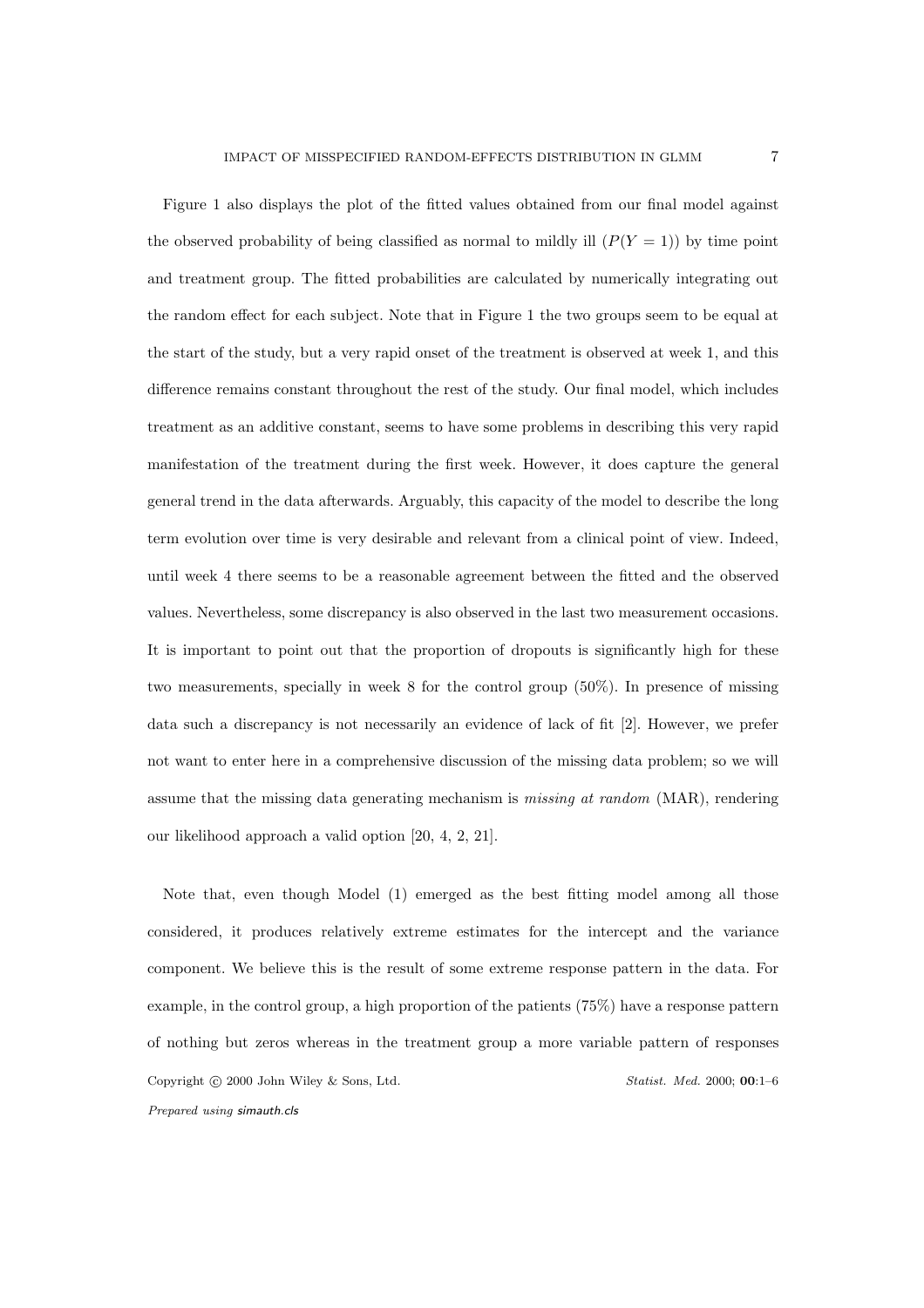is observed. There, only 56% of the patients have a response pattern of all zeros. Therefore, the large estimate for the variance of the random component could be explained by the high within-subject correlation that these data carry. Allowing the random-effect variance to vary among treatment groups did not improve the fit. Indeed, this analysis resulted in a randomeffect variance of 20.00 (s.e. 7.93) for the treatment group and 22.61 (s.e. 10.69) for the control group. These high variances hint on a very strong and similar within-subject correlation, in each treatment group.

Arguably, these circumstances could render the assumption of a normal distribution for the random effects questionable. However, this situation should not be considered exceptional or infrequent. Indeed, in a typical placebo-controlled clinical trial such an extreme pattern of all zeros could be expected in the placebo group, whereas a more variable pattern would be expected in the responses of the treated group. The problem is aggravated by the random effects being unobserved latent variables, which renders difficult the evaluation of the associated distributional assumptions. Nevertheless, the conventional belief among data analysts seems to be that the choice of the random-effects distribution is not crucial for the quality of the inferences related to the regression coefficients, even though, as will be shown in what follows, this does not always hold.

## 3. RANDOM-EFFECTS MISSPECIFICATION IN GENERALIZED LINEAR MIXED MODELS

Let us consider a random variable  $Y$  that follows a distribution  $h$ . In practice, we assume that h belongs to a family of densities  $\mathfrak{F} = \{f(y; \gamma) : \gamma \in \Gamma\}$ , indexed by a parameter  $\gamma$ . If there exists a  $\gamma_0 \in \Gamma$  such that  $\mathfrak F$  contains the true distribution (i.e.  $h(y) = f(y, \gamma_0)$ ), then the Copyright © 2000 John Wiley & Sons, Ltd. Statist. Med. 2000; 00:1–6 Prepared using simauth.cls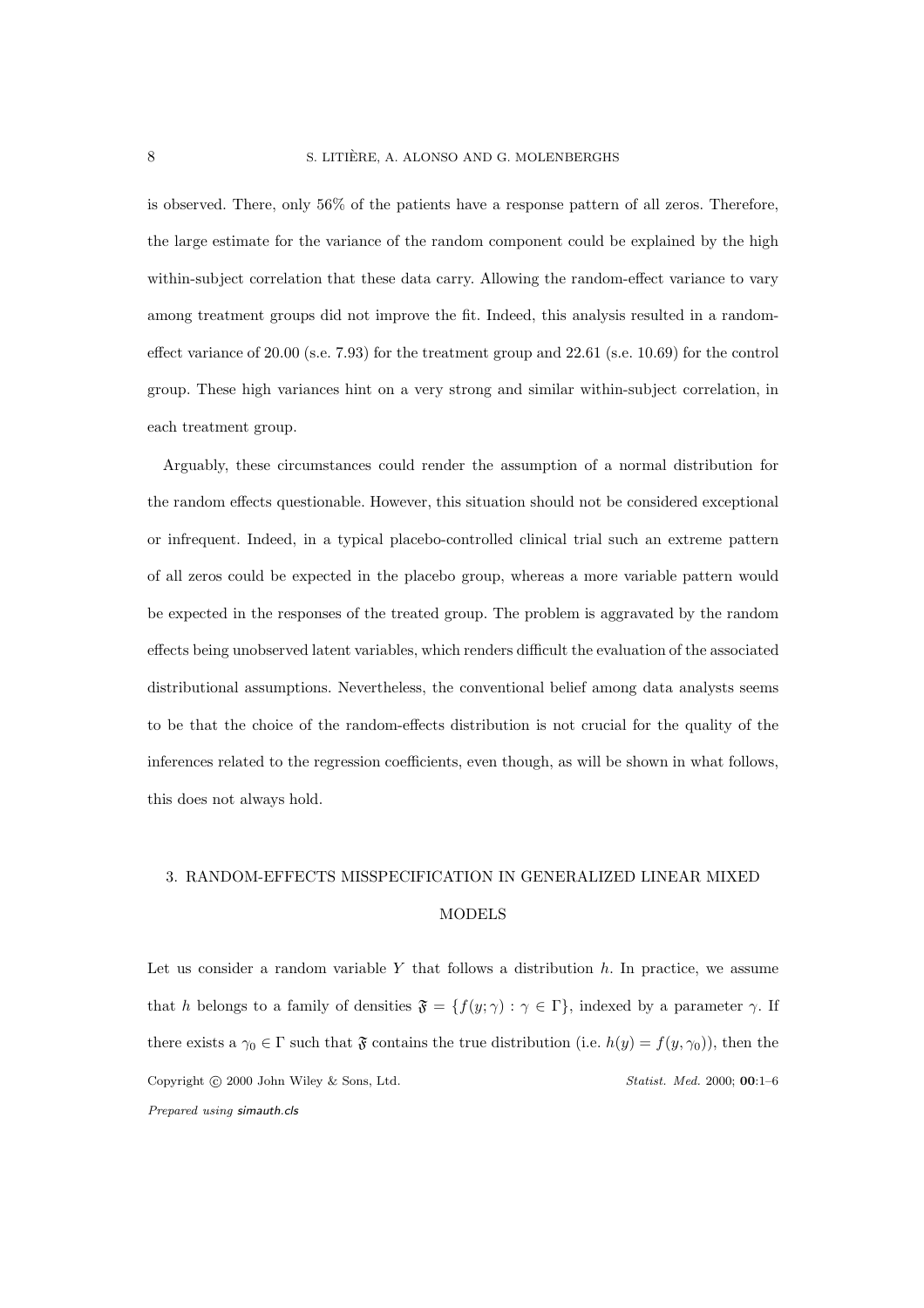maximum likelihood estimator  $\hat{\gamma}_n$  of  $\gamma_0$  is consistent and asymptotically normal. Note that in the GLMM,  $\gamma$  would correspond to the vector containing the parameters  $\varphi$  and  $\delta$ .

Since h is unknown, it is difficult to check whether it belongs to  $\mathfrak F$  or not. White [22] derived that, under general regularity conditions, the maximum likelihood estimator  $\hat{\gamma}_n$  will (strongly) converge to the value of  $\gamma$ , denoted by  $\gamma^*$ , which minimizes the so-called Kullback-Leibler Information Criterion (KLIC):

$$
I(h: f, \gamma) = E\left\{\log \frac{h(Y)}{f(Y, \gamma)}\right\},\tag{2}
$$

where the expectation in  $(2)$  is taken with respect to the true distribution. Additionally, he showed that  $\hat{\gamma}_n$  is asymptotically normal with mean  $\gamma^*$ . If the model for Y is correctly specified, then the information criterion will attain its unique minimum at  $\gamma^* = \gamma_0$ . Of interest now is whether  $\gamma^*$  still equals  $\gamma_0$  when the random-effects distribution is misspecified and, if not, it is relevant to know the magnitude of the difference between  $\gamma^*$  and  $\gamma_0$ . We further study these issues via simulation.

#### 3.1. Consistency of the ML estimators

In this first simulation study, binary response data were generated using Model (1). This model includes a binary covariate,  $z_i$ , denoting the treatment (randomly assigned to 0 or 1 with equal probability) and a within-cluster covariate  $t_i$ , with values 0, 1, 2, 4, 6, and 8. For the mean structure, values close to the estimates in Table I were chosen:  $\beta_0^0 = -8$ ,  $\beta_1^0 = 2$ , and  $\beta_2^0 = 1$ . Further, 9 different random-effects distributions, each with variances  $\sigma_{0b}^2 = 1$ , 4, 16, and 32, were included in the study. These distributions were a mean-zero normal density, a uniform distribution, an exponential distribution, a chi-square distribution, a lognormal distribution, a power function distribution, a discrete distribution with equal probability at two support Copyright © 2000 John Wiley & Sons, Ltd. Statist. Med. 2000; 00:1–6 Prepared using simauth.cls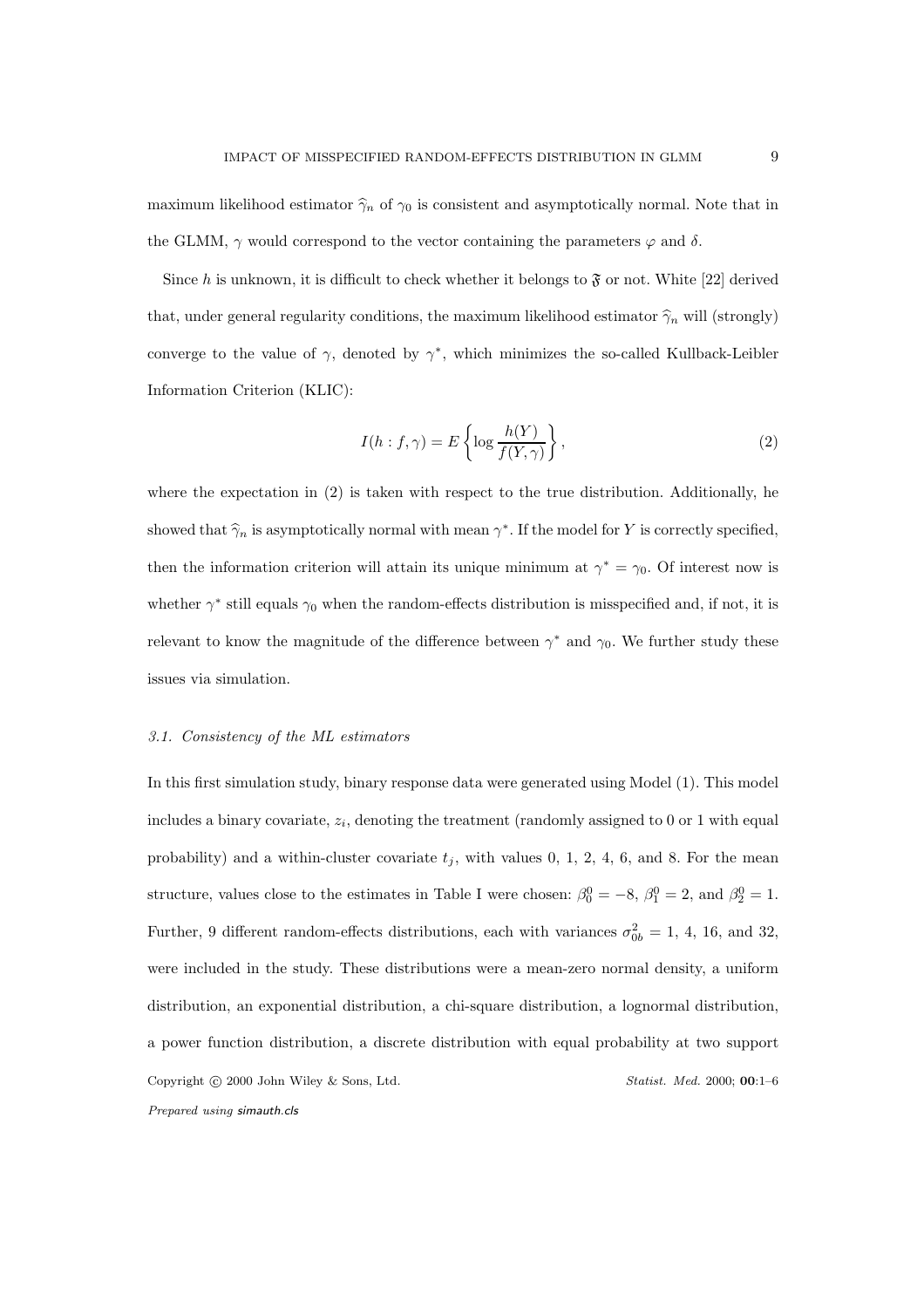points, and finally both a symmetric and an asymmetric mixture of two normal densities. In some cases, the distributions were transformed such that the zero mean condition was satisfied, and the corresponding variances equaled the prespecified value  $\sigma_{0b}^2$ .

The distributions considered here cover a wide range of densities varying from very symmetric to very skewed; with potentially very heavy tails. Note that on the one hand, the variances  $\sigma_{0b}^2 = 16$  and 32 of the random effects will help us to investigate scenarios with variances in the same order of magnitude as the one observed in the case study. On the other hand, the smaller values considered for  $\sigma_{0b}^2$  should allow us to study the performance of the maximum likelihood estimators in less extreme settings. In this way, we cover a wide range of practically relevant situations.

The simulations were performed with 7 different sample sizes of 25, 50, 100, 200, 400, 800, and 1600 subjects. For each setting, 500 data sets were generated and Model (1) was then fitted to the generated data assuming normally distributed random effects. All analyses were carried out using the SAS procedure NLMIXED with adaptive Gaussian quadrature.

Consistency was studied through the evolution of the median maximum likelihood estimates, over increasing sample sizes. Table II displays the results for  $\sigma_b^2$ .

#### Table II – About here

Table II, as well as all other tables discussed in this manuscript, displays only the results from the converging analyses. A lack of convergence occurred mainly for small  $\sigma_{0b}^2$ , in combination with small sample sizes. The proportion of non-converging analyses could be as high as 30%, when the data were generated using a power function distribution with  $\sigma_{0b}^2 = 1$  and only 25 subjects. However, this rate quickly drops to 7% and less, as of 100 subjects, or when  $\sigma_{0b}^2$ increased to 4.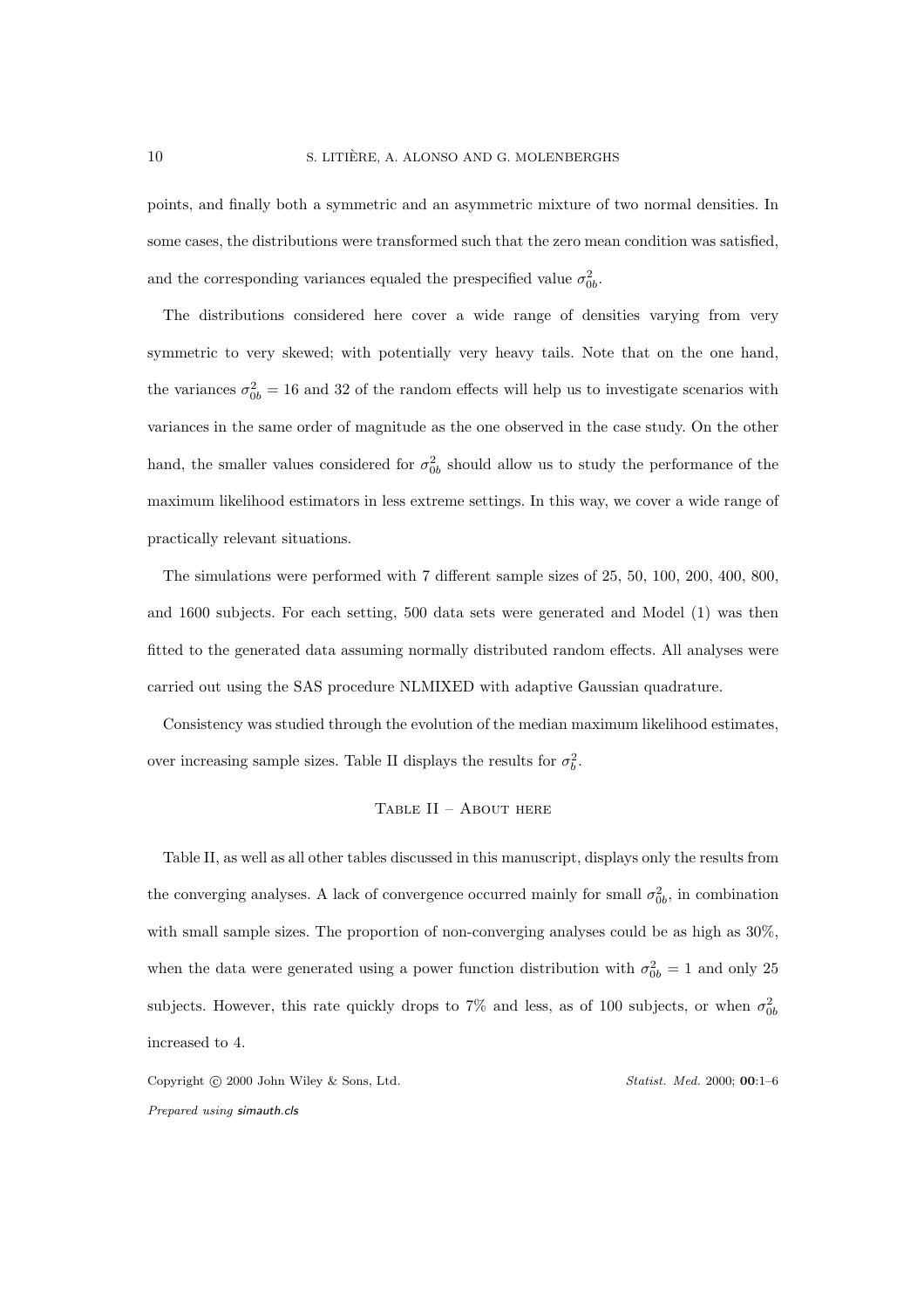The results displayed in Table II show that the estimates of the variance component are severely affected by the misspecification in most settings. In general, substantial bias can occur even for small variance of the random effects, especially for the power function distribution and the asymmetric mixture of two normals. Additionally, the direction of the bias can change depending on the true underlying distribution. For most of the distributions considered here, the variance component is overestimated. However, in the case of the power function distribution and the asymmetric mixture, we observe serious underestimation of the variance of the random effects.

The parameters of the mean structure seem to be less affected by the misspecification. The median estimates of, for example, the treatment effect are shown in Table III.

#### Table III – About here

From this table it can be seen that the bias related to the estimation of  $\beta_1$  is generally small when the variance of the random effects is small. However, as of  $\sigma_{0b}^2 = 16$ , bias of 20% and more can occur, even for relatively big sample sizes of 400 subjects. Given that the estimate of the variance component is the only tool to study the variability of the true random-effects distribution, this highly biased estimate makes it difficult to evaluate whether or not problems can occur in the mean structure as well.

The relative bias of the within-cluster coefficient, i.e., the time effect, remained under 5% in all scenarios considered (results not shown here). This concurs with results obtained by Heagerty and Kurland  $[9]$  and Chen *et al.* [7]. The latter argue that, since the estimation of the treatment effect and the random intercept are subject to between-individual variation, we could expect misspecification of the random-effects distribution to affect the quality of these estimates. However, a covariate which changes within subjects, would be roughly orthogonal Copyright © 2000 John Wiley & Sons, Ltd. Statist. Med. 2000; 00:1-6 Prepared using simauth.cls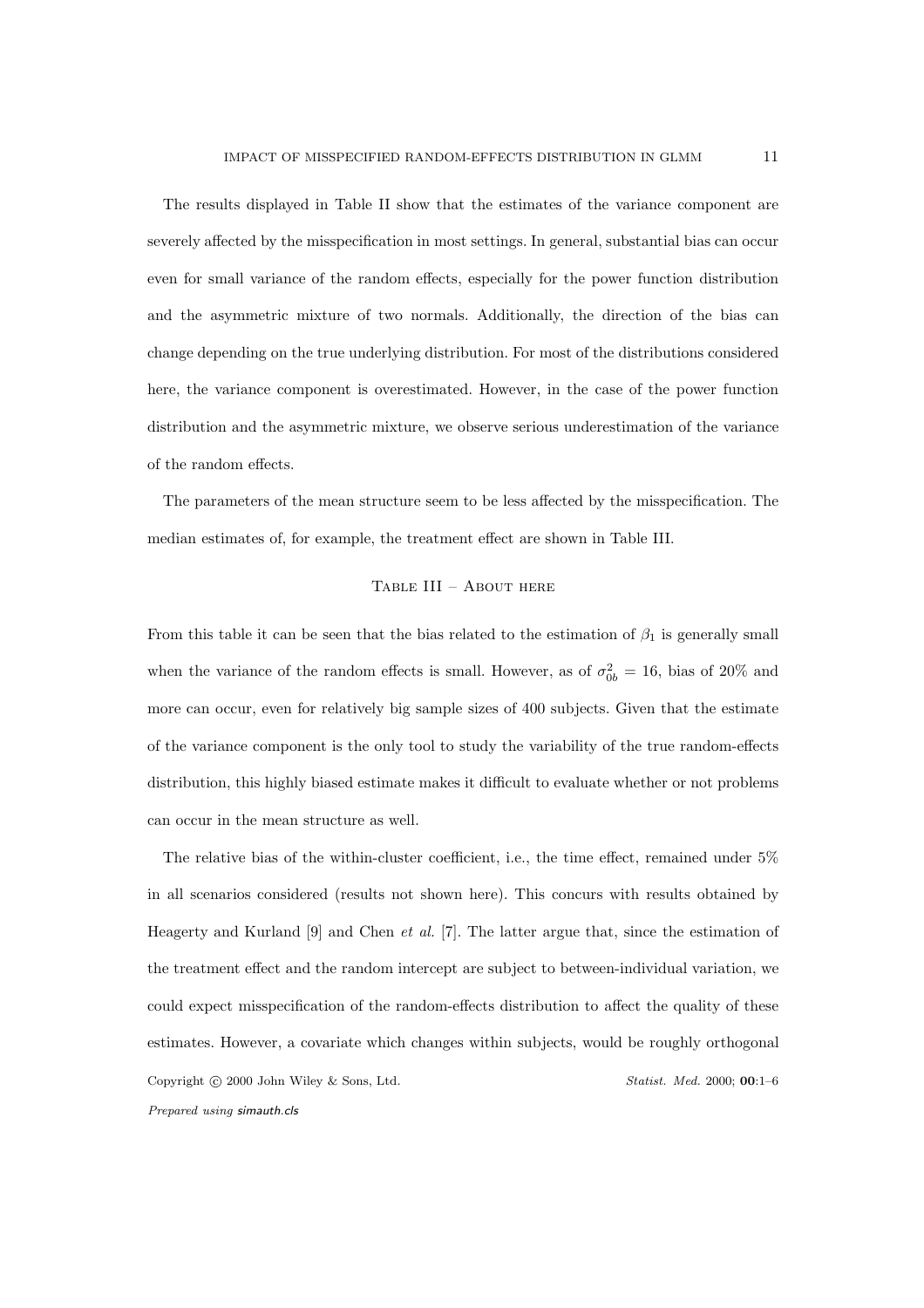to between-individual effects and therefore less affected by the misspecification.

Further, to study the extent to which the results obtained from a logistic-normal model generalize to wider scenarios, we also generated binary responses using the model given by

$$
logit{{P(y_{ij} = 1|b_i)} = \beta_0 + \beta_1 z_i + \beta_2 t_j + b_{0i} + b_{1i} t_j,
$$
\n(3)

which now includes a random slope for time. For the mean structure parameters, we considered  $\beta_0^0 = -6$ ,  $\beta_1^0 = 2$ , and  $\beta_2^0 = 1$ . The random effects were generated from two multivariate distributions, including a multivariate normal  $\mathbf{b}_i \sim N(\mathbf{0}, V)$  and a symmetric mixture of two multivariate normals  $\mathbf{b}_i \sim \frac{1}{2}N(\mathbf{\mu}, D) + \frac{1}{2}N(-\mathbf{\mu}, D)$ , where

$$
D = \left( \begin{array}{cc} d & d_{12} \\ d_{12} & d \end{array} \right).
$$

In the case of the mixture,  $\mu = (4, 4)^T$ ,  $d = 1, 4$  and  $d_{12}$  was chosen such that  $\rho =$  $corr(b_{0i}, b_{1i}) = 0.5, 0.9$ . This results in the following overall covariance matrices  $V =$  $\{\sigma_{ij}\}_{i,j=1,2}$  for  $\bm{b}_i$ 

$$
V_1 = \left(\begin{array}{cc} 5 & 4.5 \\ 4.5 & 5 \end{array}\right), V_2 = \left(\begin{array}{cc} 5 & 4.9 \\ 4.9 & 5 \end{array}\right), V_3 = \left(\begin{array}{cc} 8 & 6 \\ 6 & 8 \end{array}\right), V_4 = \left(\begin{array}{cc} 8 & 7.6 \\ 7.6 & 8 \end{array}\right).
$$

These same covariance matrices were also used to generate the multivariate normal random effects. The simulations were performed with 50 and 100 subjects. For each setting, 500 data sets were generated and the model given by (3) was fitted to the generated data under the assumption of normally distributed random effects. The medians of the corresponding maximum likelihood estimates are shown in Table IV.

#### Table IV – About here

Clearly, including a further random effect increased the impact of the misspecification. Even though the variances used for the random effects in this setting were small, considerable bias Copyright © 2000 John Wiley & Sons, Ltd. Statist. Med. 2000; 00:1–6 Prepared using simauth.cls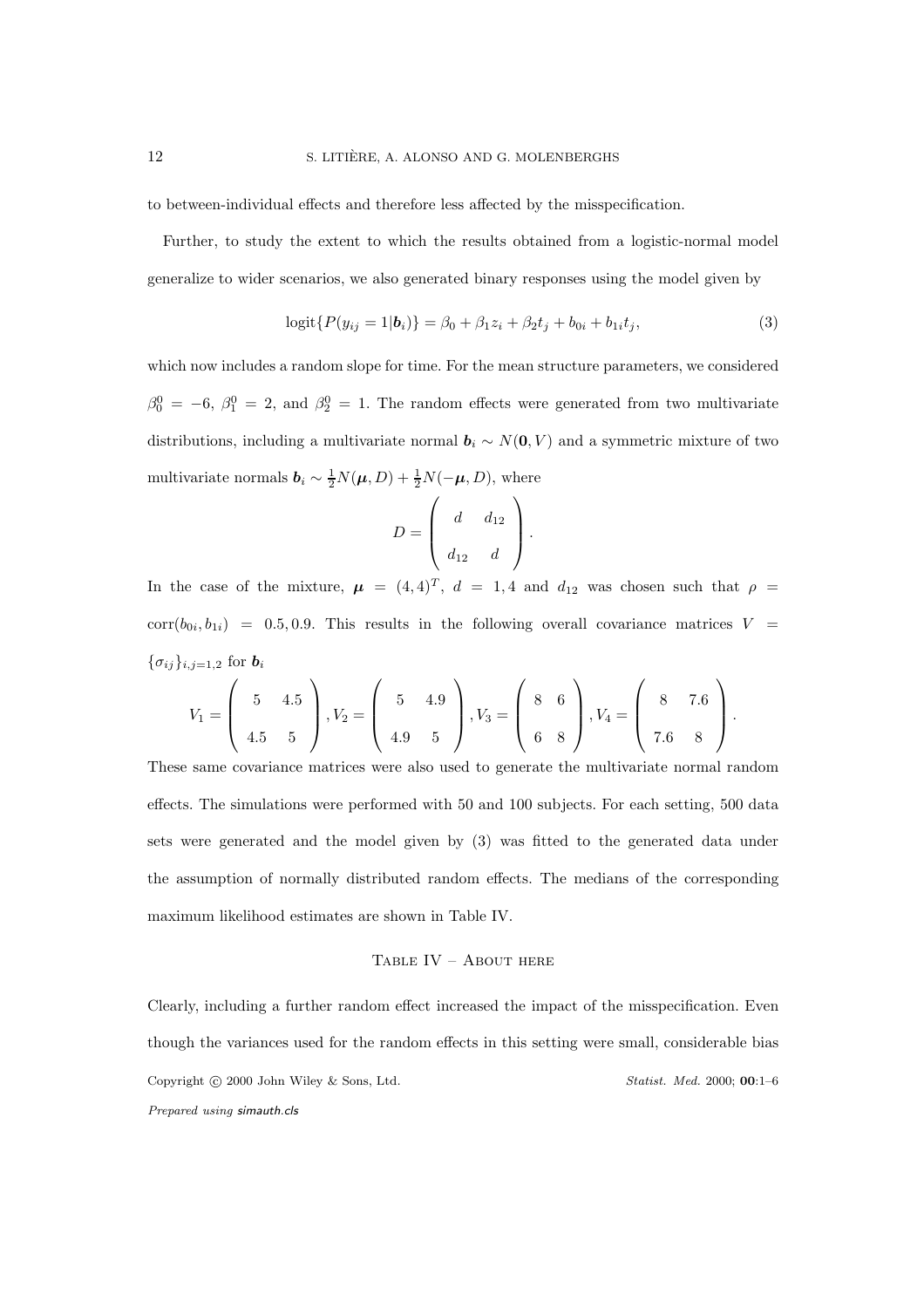is observed for all parameters in the mean structure. Interestingly and unlike the results previously obtained, now the time effect is severely underestimated. Obviously, adding a random time effect induced a bias in the corresponding fixed effect under misspecification. Like before, the estimates of the variance components were most affected in this scenario, where a large bias was observed for all elements of the variance covariance matrix.

We should note that, when the random effects were generated from a mixture, we observed a high proportion of non-converging analyses (ranging between 57% and 72% of the total of 500 runs). It is also possible that, as a result of the misspecification, in some of the simulations the procedure to maximize the likelihood had converged to an ill-conditioned maximum, leading to some extreme estimates. In any case, these results illustrate that the impact of the randomeffects misspecification is even worse in the presence of complicated covariance structures.

#### 3.2. Hypothesis testing

In many situations, data analysts consider test statistics and corresponding  $p$ -values to evaluate, for example, whether or not a drug has a significant influence. Even though consistency has been studied to some extent in the literature, there does not seem to be much research done on the behaviour of the test statistics. Therefore, additional simulations with the logistic-normal model given by (1) were carried out for different values of the treatment effect  $\beta_1^0$  to investigate the robustness of the inferential procedures. These simulations were performed for 3 different sample sizes (25, 100, and 400 subjects) and a total of 5 different  $\beta_1^0$  values (0, 0.5, 1, 2, and 5). For each setting, 500 data sets were generated and the proportion of cases in which the procedure detected a treatment effect different from zero (on a 5% significance level) was determined. When there is no treatment effect, this proportion corresponds to the Copyright © 2000 John Wiley & Sons, Ltd. Statist. Med. 2000; 00:1–6 Prepared using simauth.cls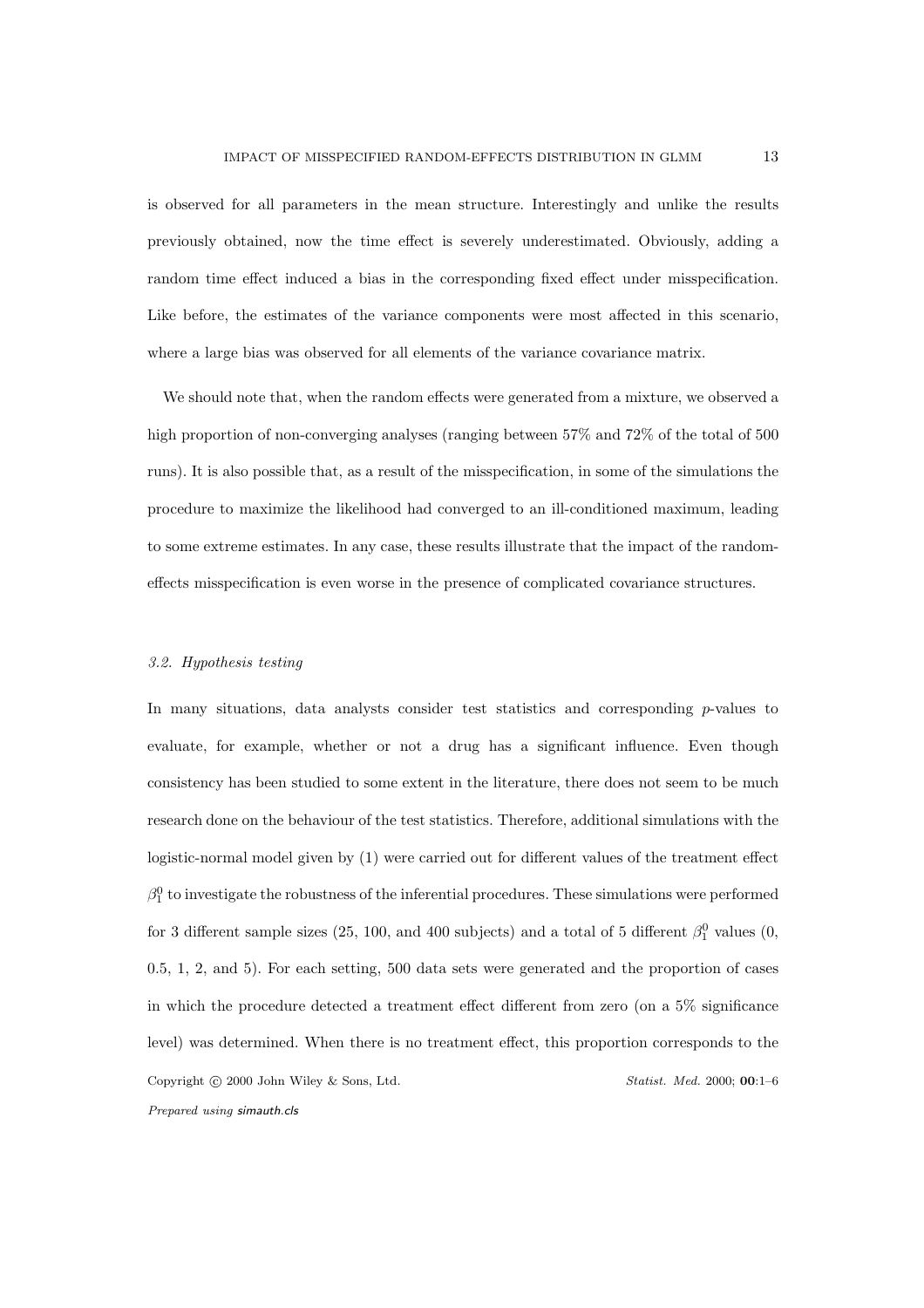type I error; for the other values of  $\beta_1^0$ , this proportion represents the power of the analysis. The results of these simulations are summarized in Figure 2.

#### Figure 2 – About here

The display is limited to a few distributions, including the normal, the power function, the discrete, and the asymmetric mixture of two normals. It is clear from these graphs that misspecification can severely affect the power of the analysis, depending on the shape and the variance of the real random-effects distribution. Actually, the power can be seriously affected even in settings where the random intercept accounts for a small variability. For example, let us consider in Figure 2 the graphs corresponding to a sample of 100 patients, where  $\beta_1^0 = 1$ . Even with  $\sigma_{0b}^2 = 1$ , the power to detect a significant treatment effect can drop as low as 20% for the power function distribution, whereas for the correctly specified model, we observed a value around 70%. On the other hand, in some cases, like the power function distribution and the asymmetric mixture, the misspecification can lead to an increase of the test's power. A closer analysis of this issue shows that this phenomenon is associated with underestimation of the parameter estimators' variability. Note that both the power function distribution and the asymmetric mixture considered in our simulations are severely skewed, which makes us speculate that this increase of power could be related to the skewness of the underlying random-effects distribution and/or apply to specific alternatives only. Obviously, this idea is based on empirical evidence only, and further research will be necessary before a more founded conclusion can be reached.

Interestingly, the Type I error rate (presented in the first panel of Table V) rarely exceeded the specified 5% level of significance in all the scenarios displayed in Figure 2.

#### Table V – About here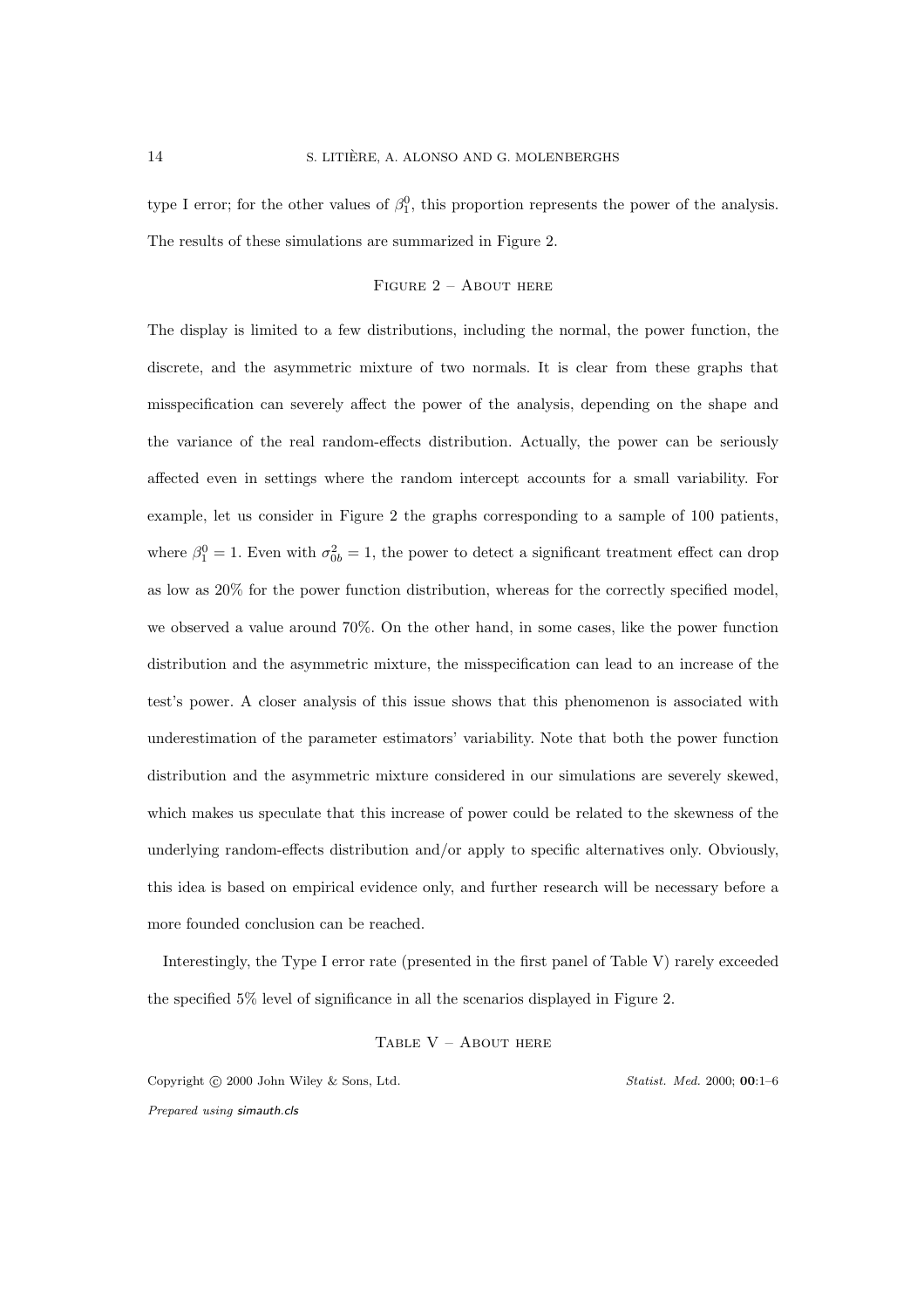These findings concur with results obtained in Neuhaus et al. [6]. Indeed, these authors showed for a similar logistic-normal model that when  $\beta_1^0 = 0$ , the corresponding maximum likelihood estimator consistently estimates zero. It is possible to prove that in this situation the type I error rate will be preserved and therefore, a significant treatment effect could be considered reliable even though caution may be needed in the interpretation of the point estimates. As a consequence, we could be fairly confident about the borderline significant treatment effect observed in the analysis of the schizophrenia data.

However, this does not hold for all parameters in the model. For instance, in an additional simulation study the binary response variable was generated using Model (1), now with  $\beta_0^0 = 0$ (and  $\beta_1^0 = 2$ ,  $\beta_2^0 = 1$ ). The findings of this study can be seen in the second panel of Table V. Here, we analyze the performance of the Wald test associated with the intercept parameter  $\beta_0$ . The results illustrate that the Type I error rate is severely affected by the misspecification. Even when the variance of the random intercept is small, e.g., when  $\sigma_{0b}^2 = 1$ , the Type I error rate can be dramatically inflated, up to 16% in one scenario. This suggests that the Type I error rate could be robust for those parameters in the fixed effect structure which do not have an associated random effect, and severely affected for the others.

#### 4. ALTERNATIVE APPROACHES

The simulation studies presented in the previous section clearly show the need for alternative approaches when facing possible random-effects misspecification. In the introduction some of these approaches were already mentioned. In what follows we introduce and study the performance of another plausible alternative, the heterogeneity model, which consists of Copyright © 2000 John Wiley & Sons, Ltd. Statist. Med. 2000; 00:1–6 Prepared using simauth.cls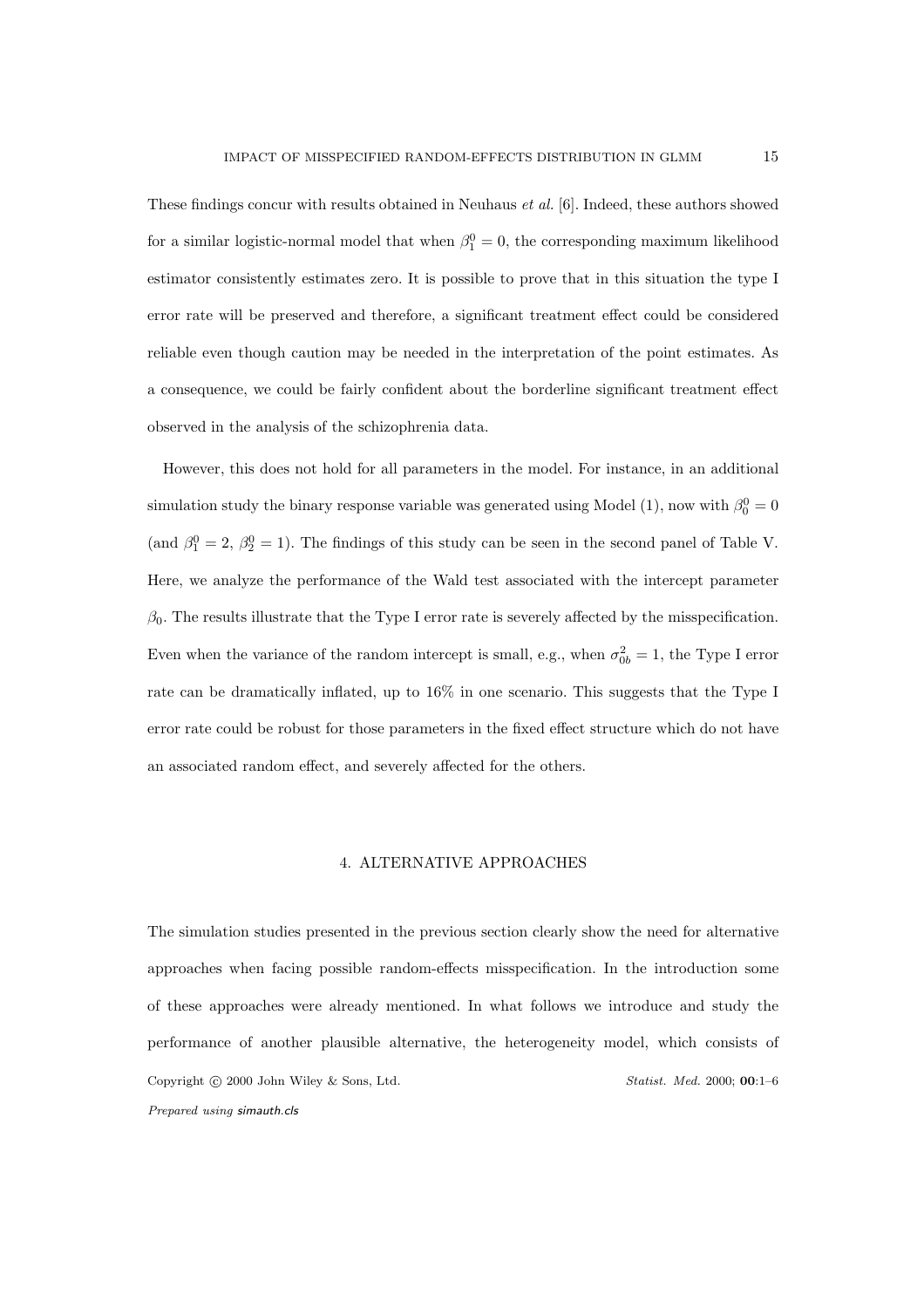replacing the normal random-effects distribution by a finite mixture of normals.

### 4.1. The heterogeneity model

The heterogeneity model is an extension of the GLMM, obtained by sampling the random effects  $b_i$  from a mixture of k normal distributions with mean vectors  $\mu_r$  and covariance matrix D, i.e.,  $b_i \sim \sum_{r=1}^k \pi_r N(\mu_r, D)$ . The probability for a subject to belong to component r is  $\pi_r$ , with  $\sum_{r=1}^k \pi_r = 1$ . Note that each component has the same covariance matrix D. This constraint is necessary to avoid unbounded likelihoods [23].

Let  $\pi' = (\pi_1, ..., \pi_k)$  and  $\gamma$  be the vector containing the remaining parameters, i.e., the vector  $\varphi$  of unknown parameters common to all subjects, as well as all parameters in  $\mu_r$  and D. The joint density function of  $y_i$  can then be written as  $f_i(y_i) = \sum_{r=1}^k \pi_r f_{ir}(y_i|\gamma)$  where

$$
f_{ir}(\boldsymbol{y}_i|\boldsymbol{\gamma}) = \int f_i(\boldsymbol{y}_i|\boldsymbol{\varphi},\boldsymbol{b}_i)\phi_r(\boldsymbol{b}_i)d\boldsymbol{b}_i.
$$

Note that  $\phi_r(\mathbf{b}_i)$  refers to the multivariate normal with mean  $\mu_r$  and covariance matrix D. Estimation is now based on the maximization of

$$
\ell(\boldsymbol{\theta}|\boldsymbol{y}) = \sum_{i=1}^N \ln \left\{ \sum_{r=1}^k \pi_r f_{ir}(\boldsymbol{y}_i|\boldsymbol{\gamma}) \right\},\,
$$

where  $\theta' = (\gamma', \pi')$ , using the Expectation-Maximization (EM) algorithm described in Laird (1978).

In principle many distributions can be approximated with high precision by finite mixtures of normal densities what makes this approach theoretically appealing. Still, little research has been done to explore the actual performance of this model in practice.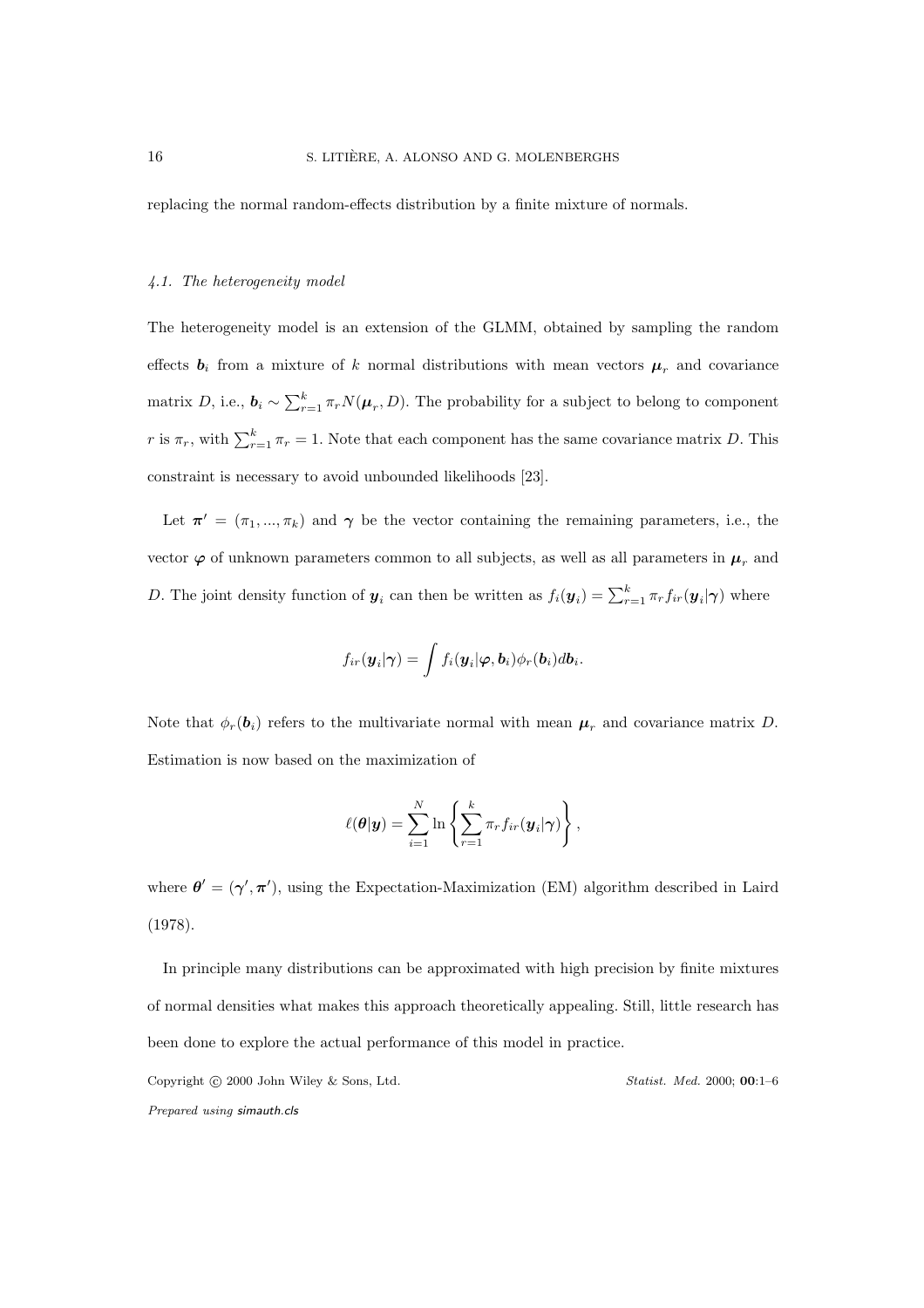#### 4.2. The heterogeneity model: a simulation study

To further explore the potential of this model we consider again the generated data, described in Section 3.1, when the random intercept was sampled from a mean zero normal density, a uniform distribution, a lognormal distribution, a power function distribution and an asymmetric mixture of two normal densities. We limited this study to 50, 100 and 200 subjects, and to 100 data sets per setting. Now, Model (1) was fitted to the generated data but assuming a mixture of two normals for the random effects.

The first panel of Table VI shows the median maximum likelihood estimates  $\hat{\beta}_1$  obtained from fitting a two-component mixture.

#### Table VI – About here

When comparing these estimates with the estimates of the GLMM displayed in Table III, we observe that the difference between the two models is negligible when the variance of the random effect is small. However, as the variance increases, the heterogeneity model seems to perform better in the estimation of this parameter, especially when the sample size is small. Also in these simulations (results not included here) we found that the heterogeneity model is robust to the random-effects misspecification when estimating the time effect. The relative bias remained under 5% in all scenarios considered, even for  $\sigma_{0b}^2 = 32$ . However, we still observed substantial bias when estimating the variance of the random effects, especially for the lognormal and the power function distribution (see the second panel in Table VI). As expected, using the heterogeneity model considerably improved the bias in the case of the asymmetric mixture of normals. Nevertheless, the variance of the random effects is still considerably underestimated. Further, observe that the model appears to be less efficient than the GLMM when the random Copyright © 2000 John Wiley & Sons, Ltd. Statist. Med. 2000; 00:1–6 Prepared using simauth.cls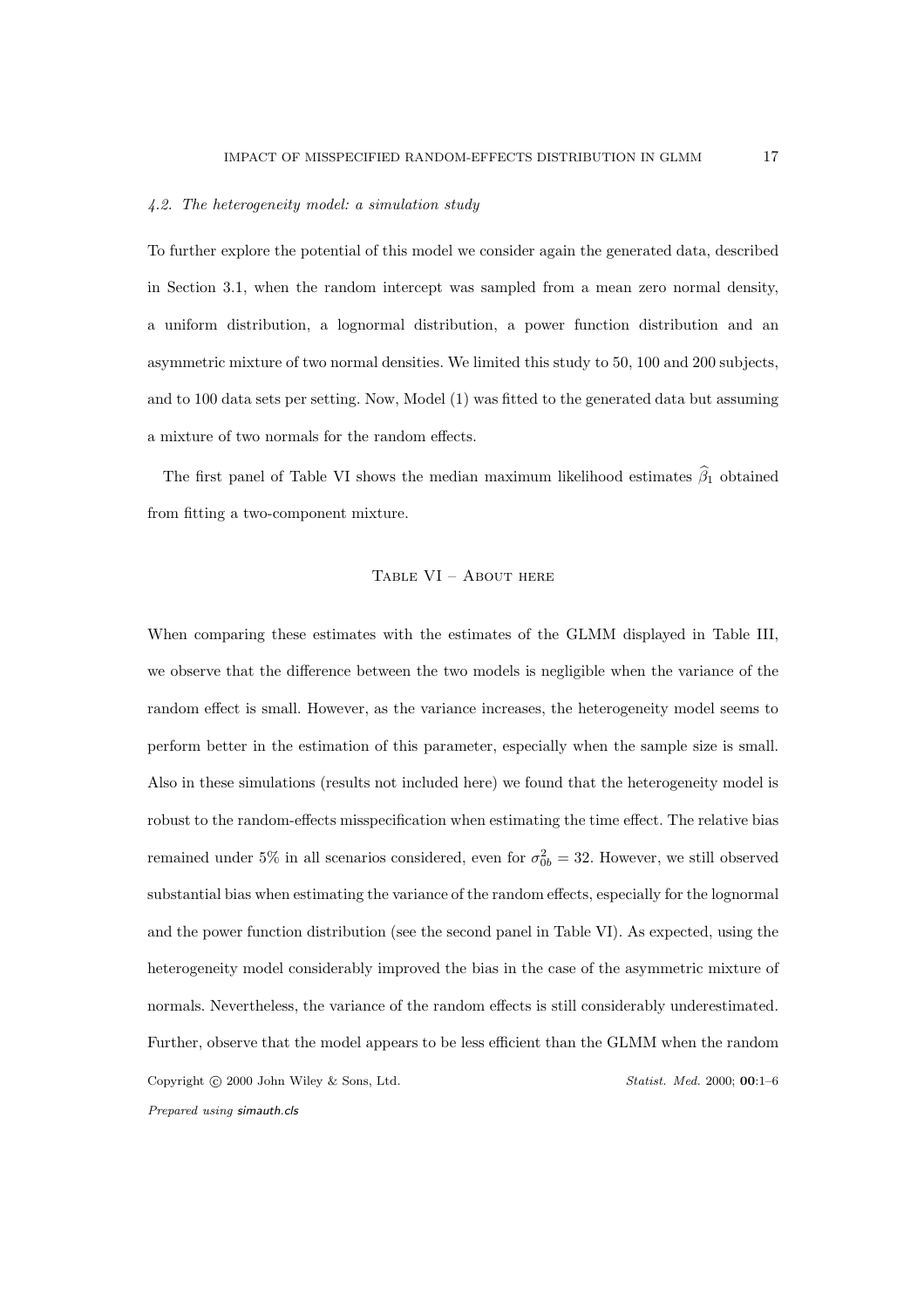effects are generated from a normal distribution.

Additional simulations have shown that, as in the classical GLMM, the Type I error rate associated with the treatment effect is not affected by the choice of the random-effects distribution. To study whether the Type I error rate associated with  $\beta_0$  improves using the heterogeneity model, we repeated the simulations described in Section 3.2, with random effects generated from a mean zero normal density, a uniform distribution, a lognormal distribution, a power function distribution and an asymmetric mixture of two normal densities. We considered 50, 100 and 200 subjects, and for each of these settings 100 data sets were generated. The results of these analyses are shown in Table VII.

#### Table VII – About here

In this table we study the performance of the Wald test associated with  $\beta_0$ . The results clearly illustrate that here, like before, the Type I error rate is severely affected by the random-effects misspecification when GLMM are used, however, it remains below the specified significance level when the data are analyzed using the heterogeneity model.

Although we cannot provide a clear indication that the model is fully robust against misspecification, we have seen from the simulations that the heterogeneity model tends to perform slightly or considerably better, depending on the setting, than the generalized linear mixed model, especially for small sample sizes. Further, due to computational and time constraints, it is difficult to assess the full power of the heterogeneity model. For instance, we have limited the simulations to two components with different means but equal variances. One could wonder if considering two or more components with equal means and different variances for the random effects could significantly improve the performance in some cases. Therefore, we believe the heterogeneity model is indeed worthy of consideration.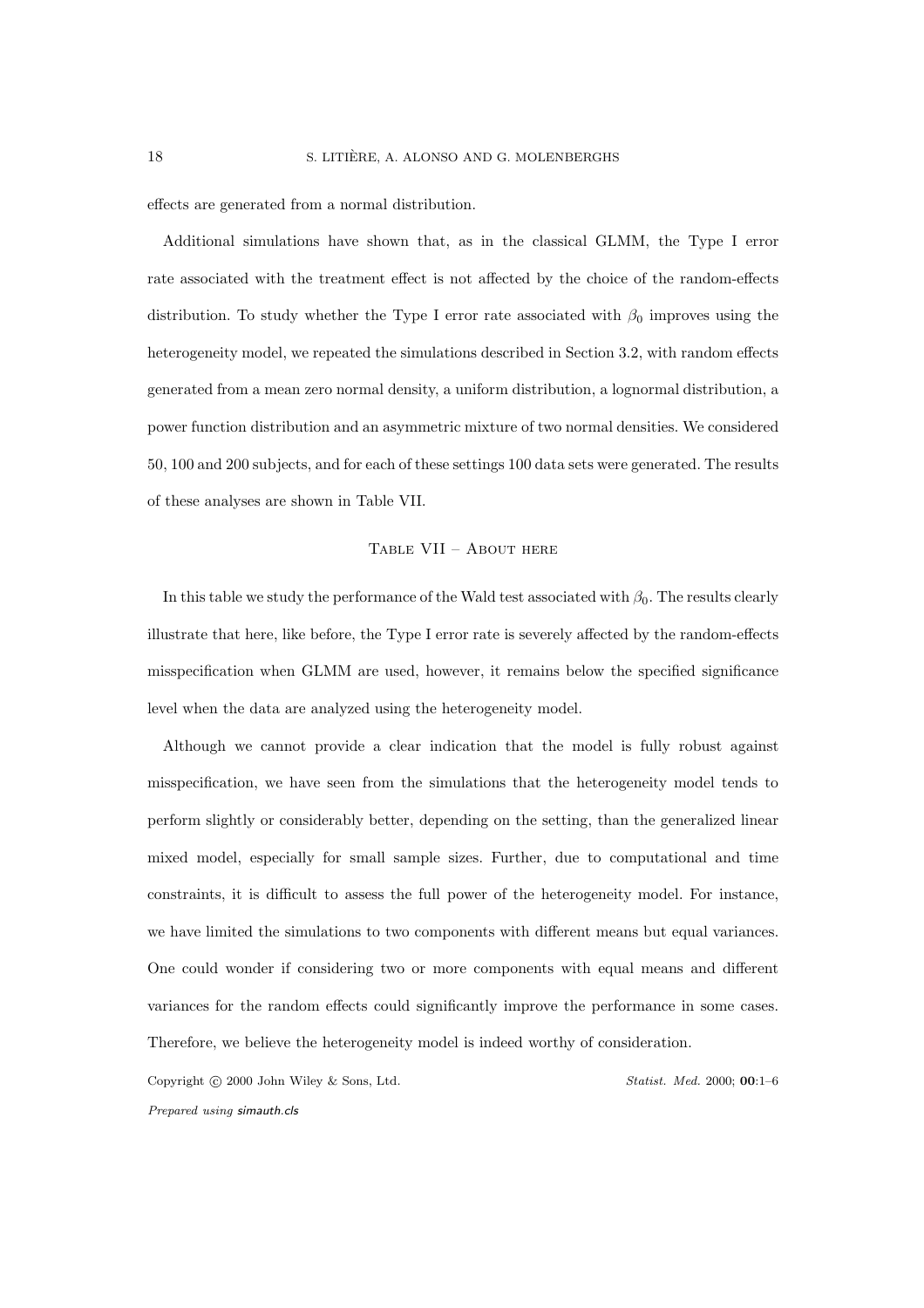#### 4.3. A sensitivity analysis

The previous studies seem to lead to two relevant remarks: i) misspecification of the random effects distribution can induce a large bias in the estimation of the variance components as well as a severe bias in the estimation of the mean structure in GLMM, ii) more robust alternatives like the heterogeneity model can represent a significant improvement in some scenarios but can still suffer from severe bias in others. Therefore, in this section we propose to include these alternatives within a sensitivity analysis framework, considering different distributions for the random effects. In the case of our example, this means that we will extend the analysis with some of the distributions used in the simulations, including the exponential, the chi-square, the uniform and the lognormal. It is important to point out that recent research has shown that such analysis can easily be carried out in standard statistical packages like SAS procedure NLMIXED using probability integral transformations [24]. We further consider a heterogeneity model with two and three components and a nonparametric approach using two and three support points. The corresponding parameter estimates are displayed in Table I. Note that the points estimates obtained from the models, considering unimodal non-normal random-effects distributions, are similar, especially if we exclude the ones that used the uniform and lognormal distributions and produced the highest AIC values. The inferential results were similar in all the cases as well. For instance, the treatment effect was significant in all the models except for the ones with the lognormal and exponential random effects which produced borderline pvalues of 0.054 and 0.094 respectively. The variance of the random effect was rather large in all the scenarios considered, with a median value around 19. Therefore, all the models consistently hint on a very strong within-subject association. We could use the AIC to find the best fitting model, which in this case is the logistic-normal model.

Copyright © 2000 John Wiley & Sons, Ltd. Statist. Med. 2000; 00:1–6

Prepared using simauth.cls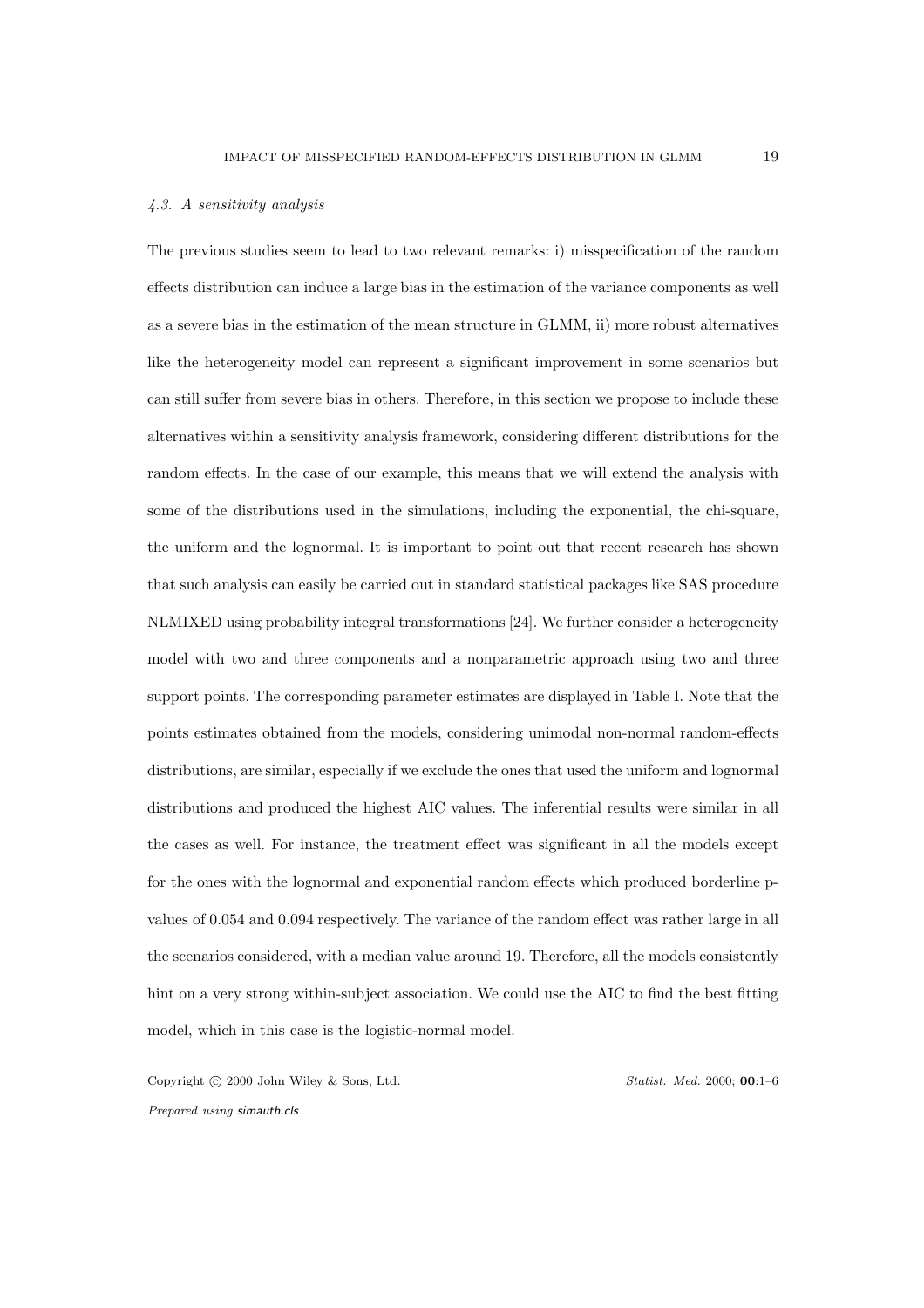Further, the task of choosing the number of components  $k$  in the heterogeneity model is not an easy one. One approach consists in fitting models with increasing numbers of components, and comparing them using likelihood ratio tests. For instance, we can consider testing  $H_0 : k = 1$  versus  $H_A : k = 2$ . However, this null hypothesis can also be expressed as  $H_0: \pi_2 = 0$ , which is clearly on the boundary of the parameter space. In this case, bootstrap simulations are required to derive the distribution of the likelihood ratio test statistic under the null [23]. An alternative ad-hoc approach consists in increasing the number of components k until some of the subpopulations reflect very small weights  $\pi_r$ , or until some subpopulations coincide [4]. In this manuscript, we have opted for the AIC to select the best fitting model. This resulted, again, in a preference for the one-component logistic-normal model.

As stated before, when the random-effects distribution is not of primarily interest, one can resort to a nonparametric approach. In this case the random-effects distribution can be approximated by a discrete distribution with a finite number of support points. The results of this analysis are shown in the final part of Table I. The estimates stabilized with 3 support points, and with this model we obtained values very close to the ones from the classical GLMM. For instance, the estimate of the treatment effect was close to the one obtained with the logistic-normal model and it was significantly different from zero. As a conclusion of this analysis, we can be rather confident about the results obtained from the logistic-normal model, and about the presence of a moderate treatment effect on the CGI scores of the schizophrenic patients.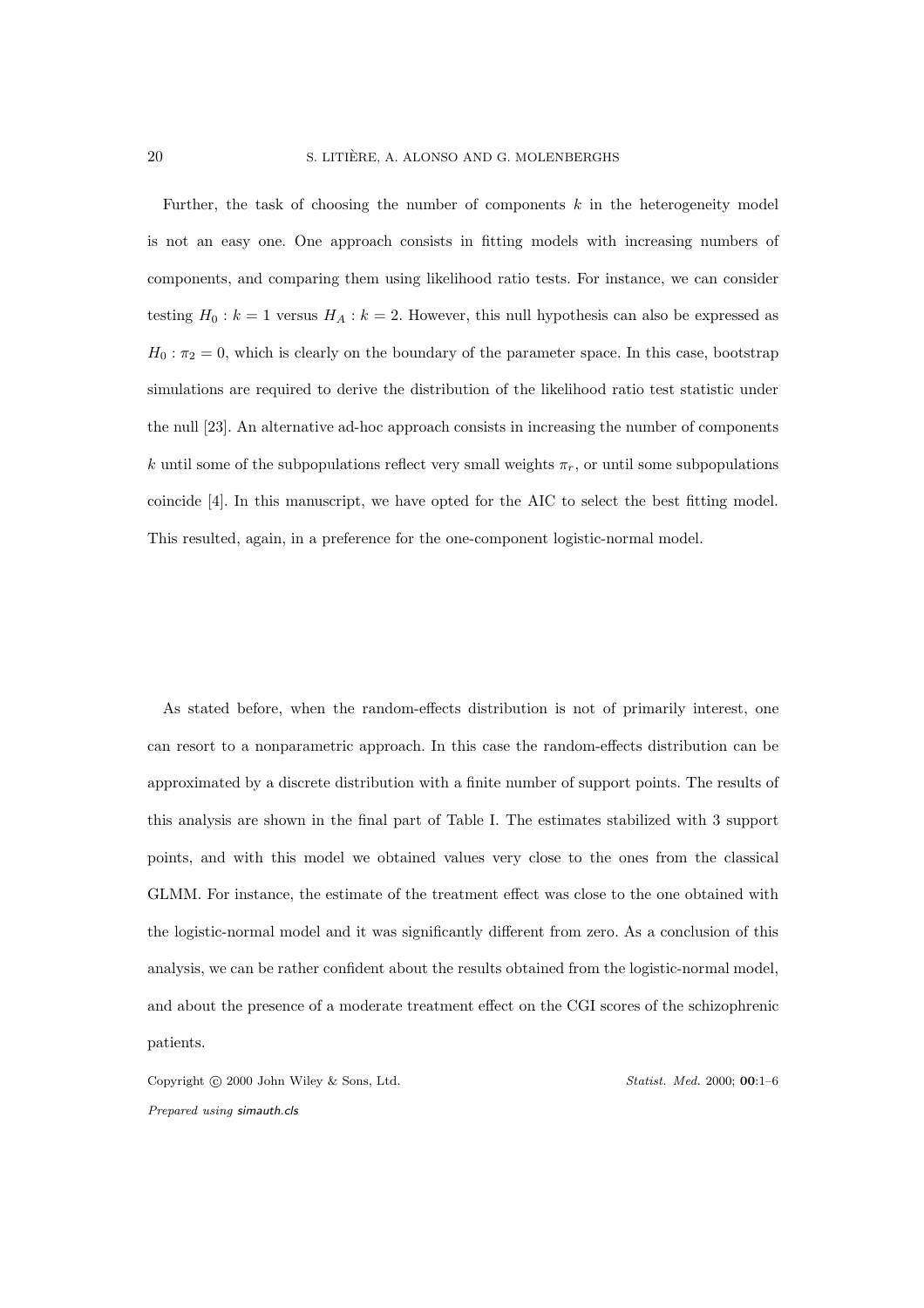#### 5. CONCLUDING REMARKS

A commonly encountered perception among data analysts is that the choice of the randomeffects distribution is not crucial for the quality of the inferences related with model parameters in GLMM. However, this is not a generally valid truth. Using a logistic-normal model we found that, the maximum likelihood estimators are no longer consistent. The bias is generally negligible for the mean-structure parameters, as far as the variance of the random effects is sufficiently small. This was the case for  $\sigma_{0b}^2 = 1$  and 4 in our simulations. However, caution is necessary when variances of 16 or higher are obtained. Note that large random-effects variances are not exceptional in clinical trials where little variability in the response is expected, for instance, when a placebo control group is used, whereas a more variable outcome pattern is expected in the treated group. In such a scenario, the mean parameters, including the treatment effect parameters, could be subject to considerable bias under misspecification. When more than one random effect is considered serious bias can appear even in the small variance settings. A cautionary remark is in place regarding the magnitude of the variances. While one might want to consider these in relative terms, against the background of measurement error, the presence of a mean-variance link, and hence a measurement error function that varies with covariate values, renders such a relative presentation cumbersome. Moreover, since the residual variance function is bounded between 0 and 0.25 in the binary case, we prefer to retain an absolute presentation.

On the other hand, the power and Type I error rate can be affected in important ways by such misspecification, regardless the variance of the random effects. We did, however, observe that the type I error seems to be maintained for some parameters in the mean structure like, for example, the treatment effect in the schizophrenia data. This would imply that we could be Copyright © 2000 John Wiley & Sons, Ltd. Statist. Med. 2000; 00:1-6 Prepared using simauth.cls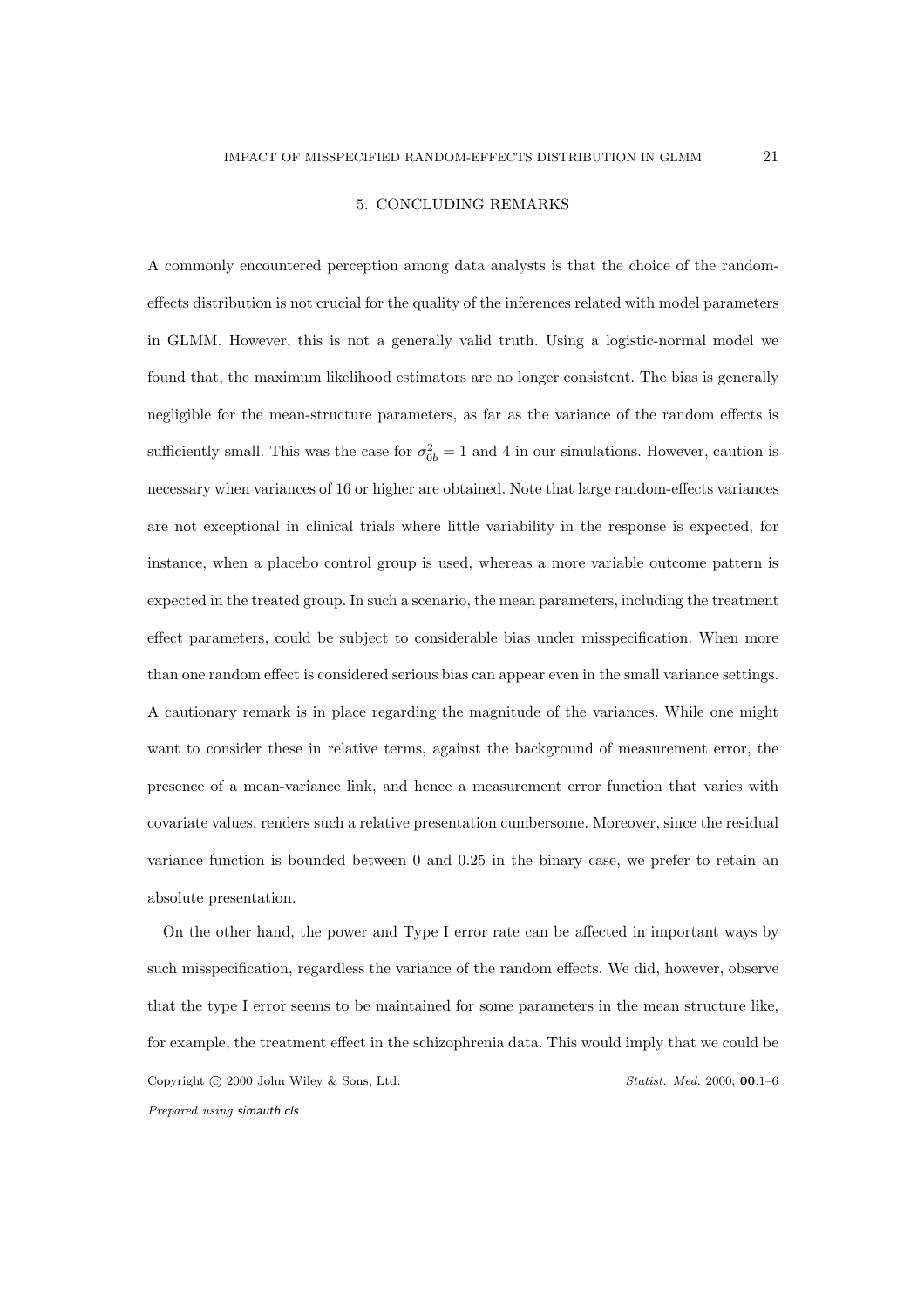confident about the presence of the treatment effect in this case, however, we should be careful not to put too much emphasis on the estimated size of the effect. We speculate that in general the Type I error rate could be maintained for those parameters in the mean structure that do not have an associated random effect. However, additional research is needed to determine whether this robustness holds.

Finally, note that the estimates of the variance components are always heavily biased, even for small variances of the underlying random-effects distribution. Given that these estimates are the only available tool to study the variability of the true distribution, the observed bias can make it difficult to evaluate whether problems in the mean structure occur. This bias in the variance components can also have severe consequences in applications in which the main interest is in the association structure. This is the case, for instance, in fields like surrogate marker validation, evaluation of the reliability of rating scales, or studies to analyze the criterion and predictive validity of psychiatric scales. It could also provoke misleading results when we want to predict the subject-specific trajectories or use the subject-specific parameters for classification.

In the light of our findings, it is therefore clear that research efforts should be geared towards models robust against this type of misspecification. The heterogeneity model could be, in certain circumstances, a plausible choice, especially when dealing with small sample sizes. However, our simulations showed that the model can be unstable and convergency can heavily depend on initial values. Even though the heterogeneity model performs slightly better than the GLMM, we still observed serious bias under certain model misspecifications.

Alternatively, we proposed to incorporate the heterogeneity model into a more general sensitivity analysis, considering different random-effects distributions and comparing the point Copyright © 2000 John Wiley & Sons, Ltd. Statist. Med. 2000; 00:1-6 Prepared using simauth.cls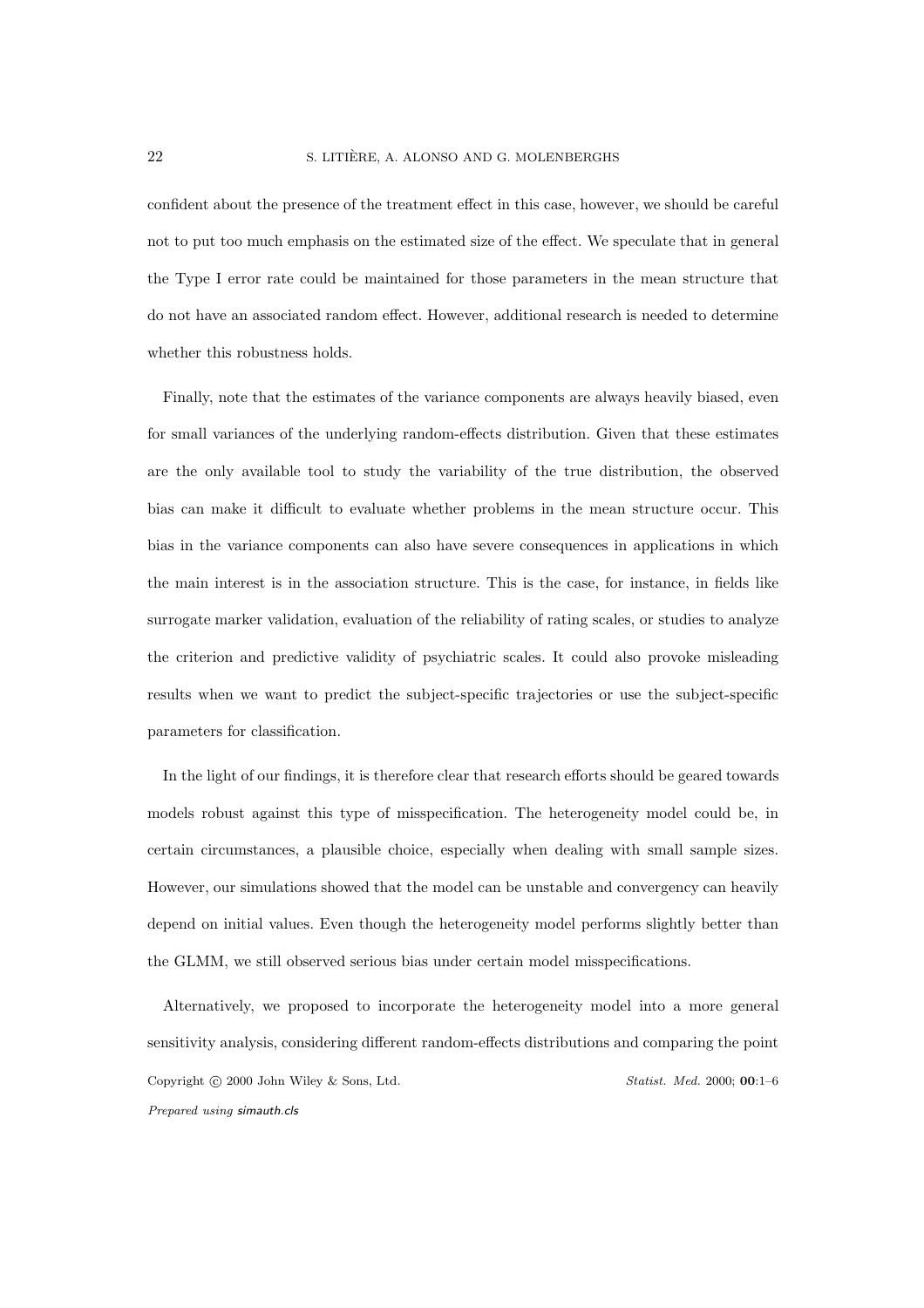estimates and inferences obtained. Note that our sensitivity analysis is not a robust alternative to the classical GLMM, but rather an alternative to the lack of robustness of the GLMM. Indeed, given that we consider different choices for the random-effects distribution, one would expect the outcome to be optimal when the true random-effects distribution is very similar to one of these distributions. The idea is then to see how sensitive are our conclusions with respect to the distributional assumptions for the random effects. Similar results obtained under different assumptions will increase our confidence, different ones will increase our caution. Therefore, simulation studies are not of great value to evaluate the performance of such an approach.

In this work we have confined attention to the impact of misspecifying the random-effects distribution. However, misspecifications of other model aspects, such as the choice of link function, omitting an important covariate in the mean structure, using a random-intercept model when the random-effects distribution depends on measured covariates, and so forth, deserve a great deal of research attention too. It is becoming clear that there probably will not be a general easy answer on how to deal with model misspecification. Perhaps in some specific situations, good alternative models can be found by using e.g., random-effects distributions conjugate to the distribution of the outcome [25]. Still, an important topic for future research will be the development of diagnostic tools for detecting the lack of consistency. These tools, together with the ability to consider several random-effects distributions, would allow for a useful and, arguably, necessary sensitivity analysis.

#### ACKNOWLEDGEMENT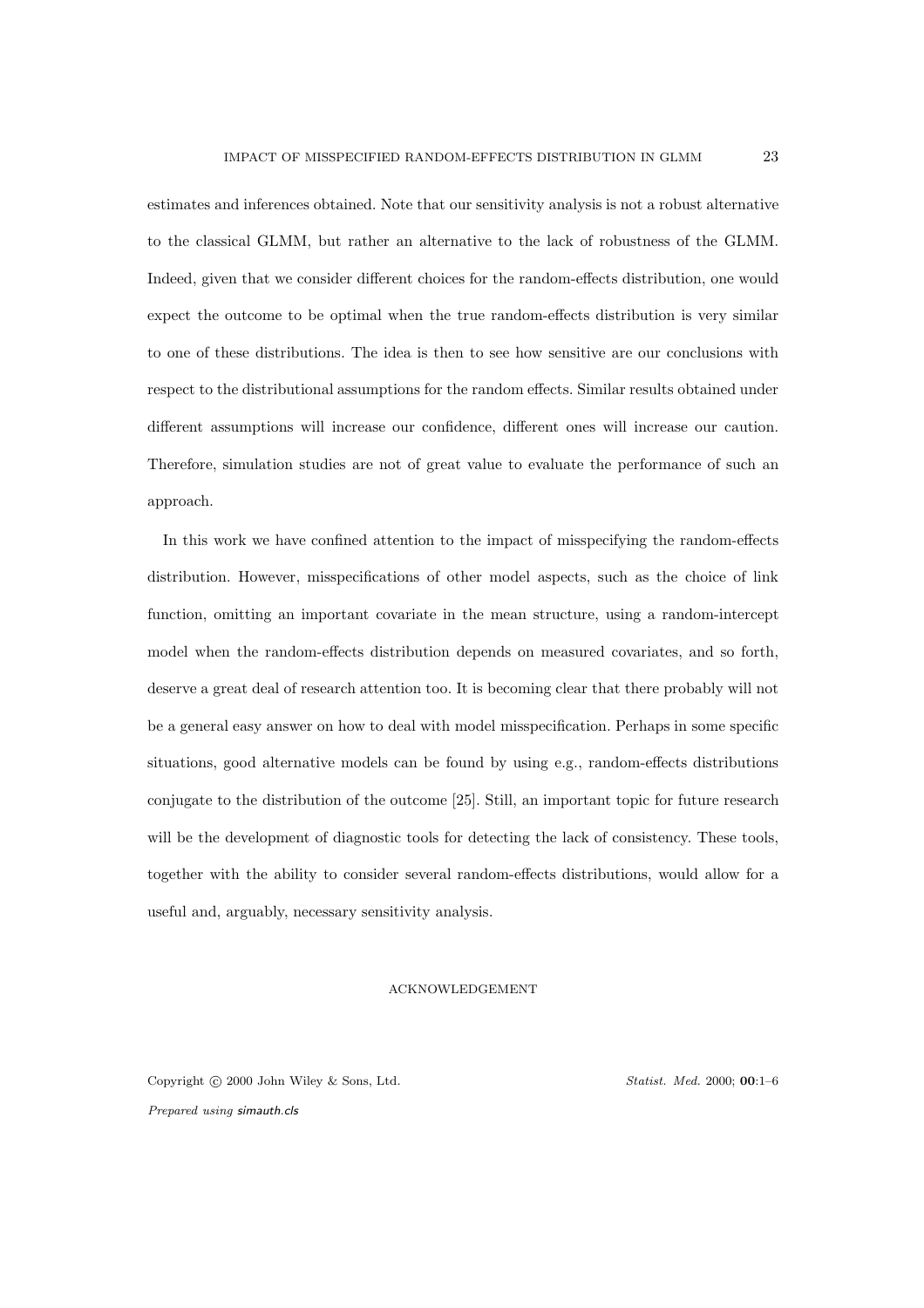Financial support from the IAP research network  $# P5/24$  of the Belgian Government (Belgian Science Policy) is gratefully acknowledged.

#### REFERENCES

- 1. Diggle PJ, Heagerty P, Liang K-Y, Zeger SL. Analysis of Longitudinal Data. New York: Oxford University Press, 2002.
- 2. Molenberghs G, Verbeke G.Models for discrete longitudinal data. New York: Springer, 2005.
- 3. Laird NM, Ware JH. Random-effects models for longitudinal data. Biometrics. 1982; 38, 963–974.
- 4. Verbeke G, Molenberghs G. Linear mixed models for longitudinal data. New York: Springer-Verlag, 2000.
- 5. Verbeke G, Lesaffre E. The effect of misspecifying the random-effects distribution in linear mixed models for longitudinal data. Computational Statistics  $\mathcal B$  Data Analysis. 1997; 53, 541–556.
- 6. Neuhaus JM, Hauck WW, Kalbfleisch JD. The effects of mixture distribution misspecification when fitting mixed-effects logistic models. Biometrika. 1992; 79, 755–762.
- 7. Chen J, Zhang D, Davidian M. A Monte Carlo EM algorithm for generalized linear mixed models with flexible random-effects distribution. Biostatistics. 2002; 3, 347–360.
- 8. Agresti A, Caffo B, Ohman-Strickland P. Examples in which misspecification of a random effects distribution reduces efficiency, and possible remedies. Computational Statistics and Data Analysis. 2004; 47(3), 639–653.
- 9. Heagerty PJ, Kurland BF. Misspecified maximum likelihood estimates and generalised linear mixed models. Biometrika. 2001; 88, 973–985.
- 10. Aitkin M. A general maximum likelihood analysis of variance components in generalized linear models. Biometrics. 1999; 55, 117–128.
- 11. Aitkin M. Meta-analysis by random effect modelling in generalised linear models. Statistics in Medicine. 1999;18, 2343–51.
- 12. Burr D, Doss H, Cooke GE, Goldschmidt-Clermont PJ. A meta-analysis of studies on the association of the platelet PlA polymorphism of Glycoprotein IIIa and risk of coronary heart disease. Statistics in Medicine. 2003; 22, 1741–60.
- 13. Burr D, Doss H. A Bayesian semi-parametric model for random effects meta-analysis. Journal of American Statistical Association. 2005; 100, 242–51.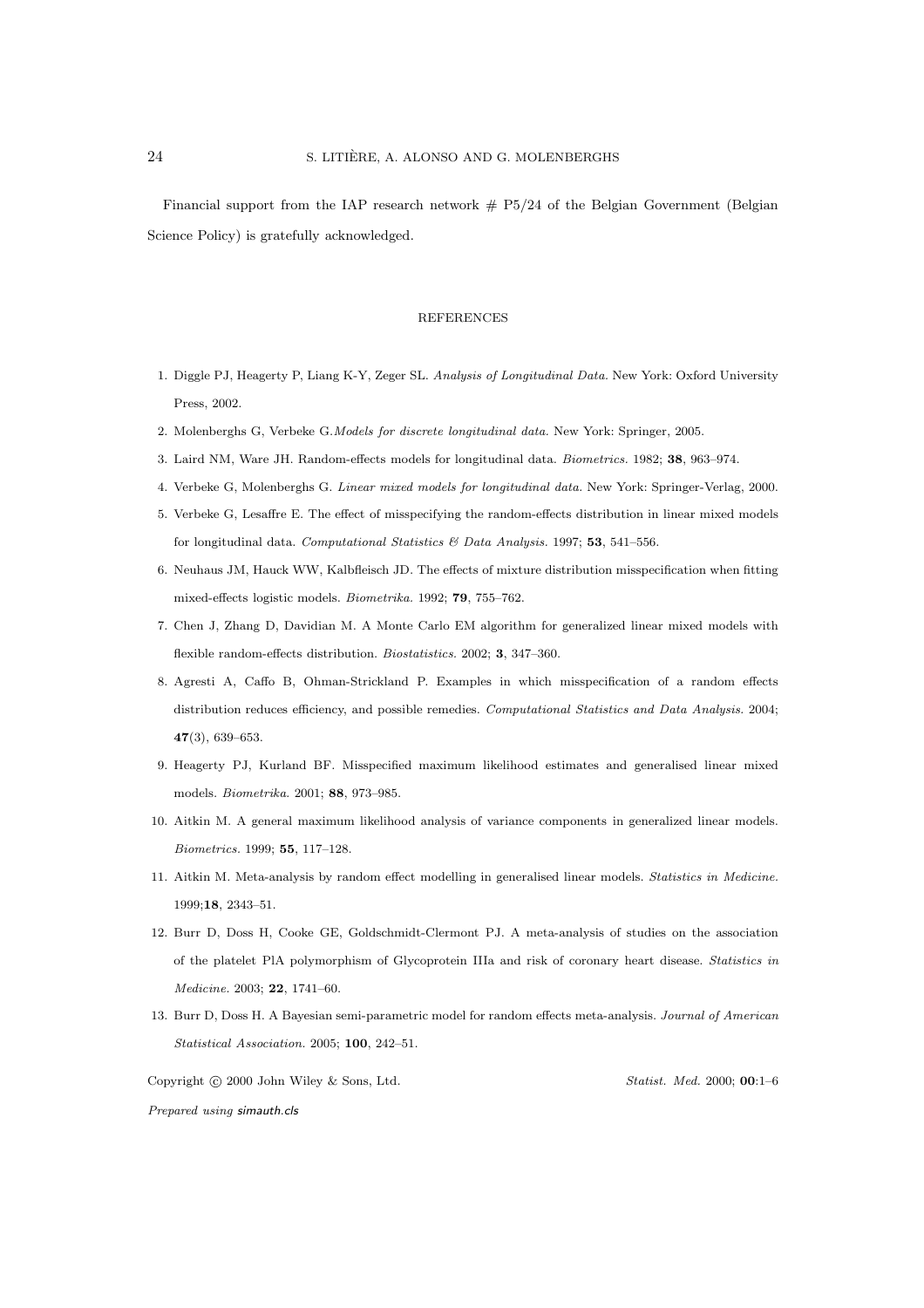- 14. Ohlssen DI, Sharples LD, Spiegelhalter DJ. Flexible random-effects models using Bayesian semi-parametric models: applications in institutional comparisons. Statistics in Medicine. 2007; 26, 2088–112.
- 15. Lee KJ, Thompson SG. Flexible parametric models for random effects distributions. Statistics in Medicine. 2007; DOI:10.1002/sim.2897
- 16. Marshall EC, Spiegelhalter DJ. Comparing institutional performance using Markov chain Monte Carlo methods. In: Everitt BS and Dunn G, ed. Statistical analysis of medical data: New developments. London: Arnold; 1998: 229–49.
- 17. Arends LR, Hoes AW, Lubsen J, Deiderik EG, Stijnen T. Baseline risk as a predictor of treatment benefit: three clinical meta-reanalysis. Statistics in Medicine. 2000;19, 3497–518.
- 18. Fieuws S, Spiessens B, Draney K. Mixture Models. In: De Boeck P, Wilson M ed. Explanatory Item Response models: A Generalized Linear and Nonlinear Approach. Springer: New York, 2004: 317–340
- 19. Alonso A, Geys H, Molenberghs G, Kenward MG, Vangeneugden T. Validation of surrogate markers in multiple randomized clinical trials with repeated measurements: Canonical correlation approach. Biometrics. 2004; 60(4), 845–853.
- 20. Rubin DB. Inference and missing data. Biometrika. 1976; 63, 581–592.
- 21. Kenward MG, Molenberghs G. Missing Data in Clinical Studies, Chichester: Wiley, 2007.
- 22. White H. Maximum likelihood estimation of misspecified models. Econometrica. 1982; 50, 1–25.
- 23. Böhning D. Computer-assisted Analysis of Mixtures and Applications: Meta-analysis, Disease Mapping and Others. Monographs on Statistics and Applied Probability 81, London: Chapman & Hall/CRC, 1999.
- 24. Nelson KP, Lipsitz SR, Fitzmaurice GM, Ibrahim J, Parzen M, Strawderman R. Use of the probability integral transformation to fit nonlinear mixed-effects models with nonnormal random effects. Journal of Computational and Graphical Statistics. 2006; 15(1), 39–57.
- 25. Lee Y, Nelder JA. Hierarchical generalized linear models (with discussion). Journal of the Royal Statistical Society, Series B. 1996; 58, 619–678.

Copyright © 2000 John Wiley & Sons, Ltd. Statist. Med. 2000; 00:1–6

Prepared using simauth.cls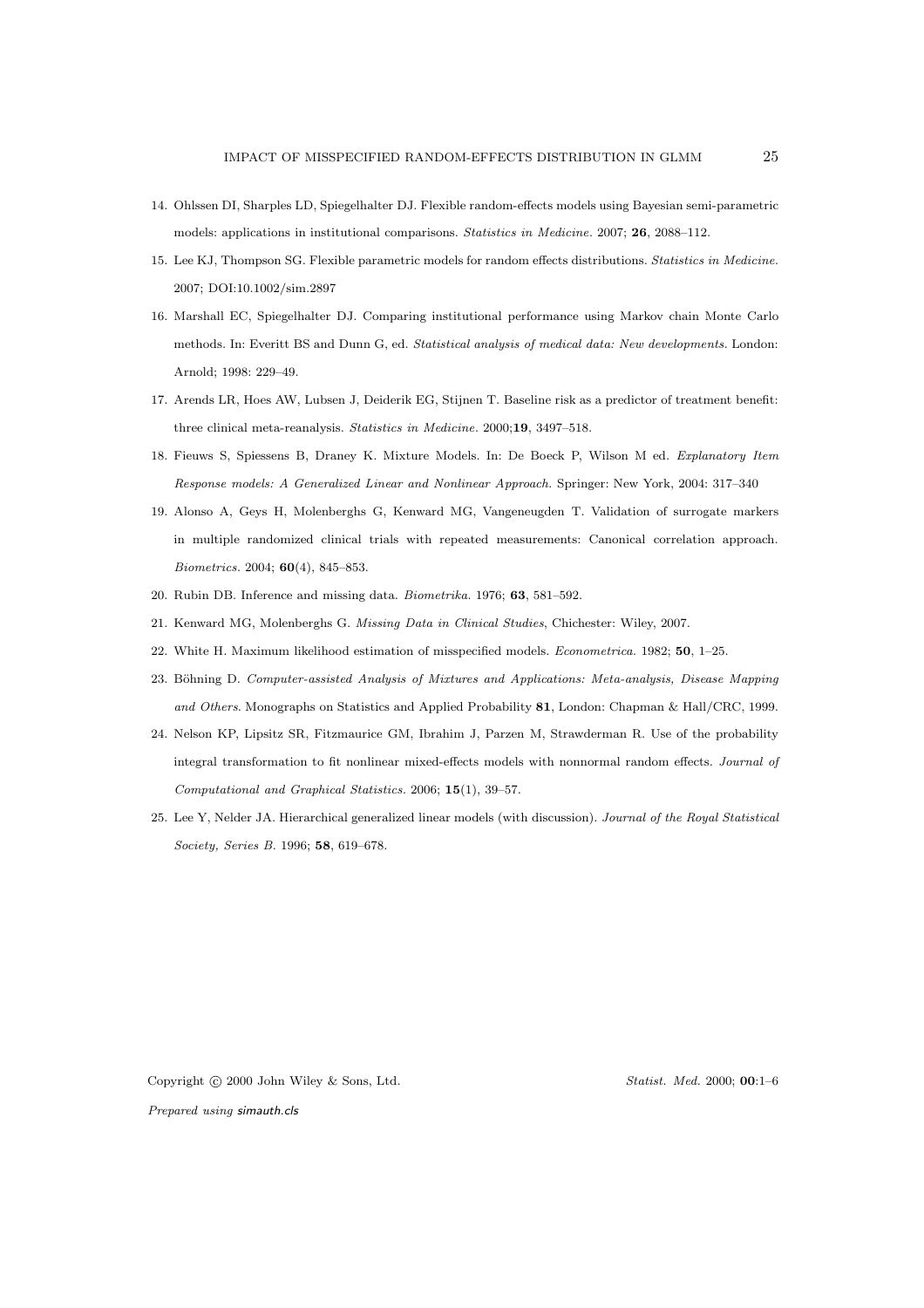Table I. Case study - parameter estimates and standard errors using a logistic random-intercept model with the random effect (RE) assumed to follow a normal distribution, a mixture of 2 or 3 normals, a chi-square, an exponential, a uniform, a lognormal, and finally a nonparametric (NP) distribution with 2 or 3 support points.

| Model                                             | $\widehat{\beta}_0$ (s.e.)                                       | $\hat{\beta}_1$ (s.e.)                               | $\hat{\beta}_2$ (s.e.)                                   | $\hat{\sigma}_{b}^{2}$ (s.e.)                            | AIC                              |
|---------------------------------------------------|------------------------------------------------------------------|------------------------------------------------------|----------------------------------------------------------|----------------------------------------------------------|----------------------------------|
| <b>GLMM</b>                                       | $-7.37(1.18)$                                                    | 2.14(1.08)                                           | 0.65(0.096)                                              | 21.01(6.81)                                              | 391.9                            |
| RE, $\chi^2$<br>RE, exp.<br>RE, uni.<br>RE, logn. | $-6.99(1.18)$<br>$-6.35(1.00)$<br>$-5.47(0.75)$<br>$-5.17(0.78)$ | 1.92(0.88)<br>1.70(0.88)<br>1.38(0.64)<br>1.20(0.71) | 0.66(0.096)<br>0.64(0.098)<br>0.56(0.082)<br>0.57(0.086) | 18.20(6.07)<br>10.71(2.76)<br>9.54(1.93)<br>19.34 (7.52) | 392.5<br>397.3<br>408.3<br>409.6 |
| Mixture, $k=2$<br>Mixture, $k=3$                  | $-7.88(1.23)$<br>$-7.77(4.28)$                                   | 1.99(0.94)<br>2.70(0.85)                             | 0.67(0.096)<br>0.68(0.094)                               | 28.03(8.66)<br>20.20(31.6)                               | 395.1<br>396.0                   |
| NP, $k=2$<br>$NP, k = 3$                          | $-4.84(0.59)$<br>$-5.67(0.72)$                                   | 1.28(0.33)<br>2.06(0.54)                             | 0.52(0.085)<br>0.59(0.097)                               |                                                          |                                  |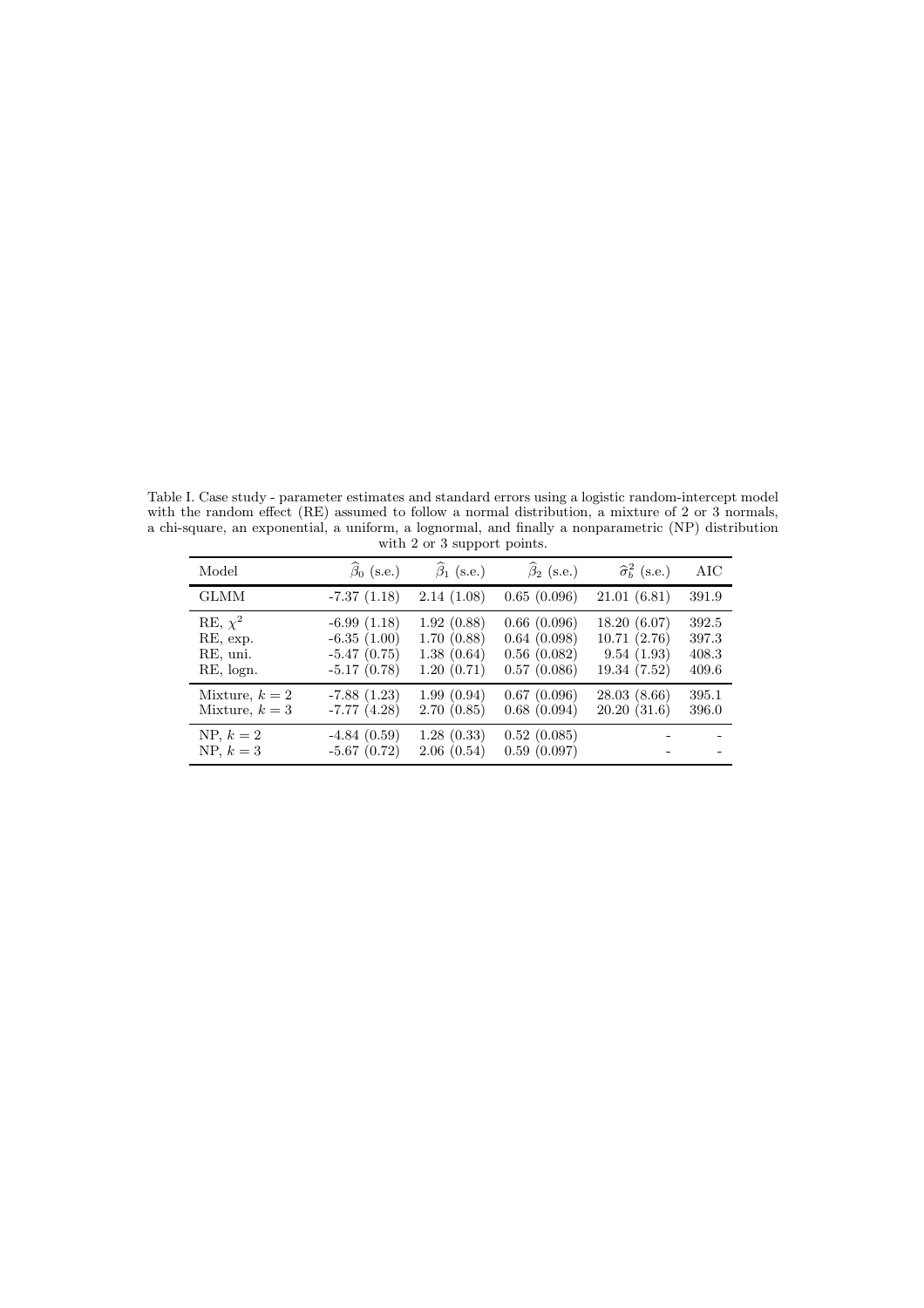| $\boldsymbol{n}$ |                                   |          |                          | $\sigma_{0b}^2 = 1$ $\sigma_{0b}^2 = 4$ $\sigma_{0b}^2 = 16$ $\sigma_{0b}^2 = 32$ $\sigma_{0b}^2 = 1$ $\sigma_{0b}^2 = 4$ $\sigma_{0b}^2 = 16$ $\sigma_{0b}^2 = 32$ |                             |          |                                  |       |  |
|------------------|-----------------------------------|----------|--------------------------|---------------------------------------------------------------------------------------------------------------------------------------------------------------------|-----------------------------|----------|----------------------------------|-------|--|
|                  |                                   |          | Normal distribution      |                                                                                                                                                                     |                             |          | Uniform distribution             |       |  |
| 25               | 1.34                              | 3.43     | 14.70                    | 30.38                                                                                                                                                               | 1.38                        | $3.86\,$ | 16.51                            | 39.84 |  |
| $50\,$           | $1.05\,$                          | $3.85\,$ | 15.68                    | $31.99\,$                                                                                                                                                           | 1.02                        | 4.12     | 16.79                            | 41.61 |  |
| 100              | $1.01\,$                          | 3.74     | 15.65                    | $32.52\,$                                                                                                                                                           | 0.98                        | $4.36\,$ | 17.16                            | 41.66 |  |
| 200              | $\rm 0.98$                        | $3.98\,$ | 15.72                    | $31.45\,$                                                                                                                                                           | $\rm 0.91$                  | $4.25\,$ | 17.29                            | 41.37 |  |
| 400              | 1.00                              | 3.89     | 15.83                    | 32.38                                                                                                                                                               | 0.94                        | 4.21     | 17.12                            | 42.06 |  |
| 800              | 1.00                              | 4.03     | 15.76                    | 32.11                                                                                                                                                               | 0.97                        | 4.21     | 17.19                            | 40.95 |  |
| 1600             | 0.99                              | 3.98     | 15.93                    | 32.41                                                                                                                                                               | $\rm 0.96$                  | 4.22     | 17.05                            | 40.62 |  |
|                  |                                   |          | Exponential distribution |                                                                                                                                                                     |                             |          | Chi-square distribution          |       |  |
| $25\,$           | 1.77                              | 5.19     | 20.36                    | 46.93                                                                                                                                                               | 1.85                        | $5.01\,$ | 18.18                            | 37.48 |  |
| $50\,$           | $1.22\,$                          | 5.12     | 21.20                    | 46.75                                                                                                                                                               | 1.42                        | 5.18     | 19.01                            | 37.88 |  |
| 100              | 1.33                              | $5.28\,$ | 21.78                    | 45.45                                                                                                                                                               | $1.36\,$                    | $5.26\,$ | 20.12                            | 38.54 |  |
| 200              | $1.21\,$                          | $5.39\,$ | 21.53                    | 45.08                                                                                                                                                               | 1.36                        | $5.39\,$ | 20.60                            | 37.27 |  |
| 400              | $1.29\,$                          | 5.44     | 21.69                    | 46.25                                                                                                                                                               | $1.45\,$                    | $5.53\,$ | 20.20                            | 38.39 |  |
| 800              | 1.32                              | $5.50\,$ | 21.44                    | 45.25                                                                                                                                                               | 1.46                        | 5.50     | 20.38                            | 38.17 |  |
| 1600             | $1.30\,$                          | 5.47     | $21.67\,$                | 44.62                                                                                                                                                               | 1.46                        | $5.47\,$ | 20.43                            | 37.90 |  |
|                  |                                   |          | Lognormal distribution   |                                                                                                                                                                     | Power function distribution |          |                                  |       |  |
| 25               | $1.39\,$                          | $3.80\,$ | 9.34                     | 14.11                                                                                                                                                               | $1.03\,$                    | 2.33     | 6.27                             | 10.96 |  |
| $50\,$           | 1.31                              | 4.22     | 9.36                     | 13.85                                                                                                                                                               | 0.75                        | $2.03\,$ | 6.15                             | 11.21 |  |
| 100              | $1.29\,$                          | $4.07\,$ | 10.00                    | 13.91                                                                                                                                                               | 0.68                        | 1.90     | 6.22                             | 11.93 |  |
| 200              | 1.28                              | $4.30\,$ | 9.56                     | 13.85                                                                                                                                                               | 0.69                        | 1.97     | 6.18                             | 11.58 |  |
| 400              | $1.30\,$                          | 4.25     | 9.69                     | 14.23                                                                                                                                                               | 0.66                        | 1.98     | 6.18                             | 11.50 |  |
| 800              | 1.32                              | 4.40     | 9.83                     | 14.15                                                                                                                                                               | 0.67                        | 2.01     | 6.22                             | 11.61 |  |
| 1600             | 1.34                              | 4.35     | $\,9.81$                 | 14.04                                                                                                                                                               | 0.66                        | 1.99     | 6.21                             | 11.55 |  |
|                  |                                   |          | Discrete distribution    |                                                                                                                                                                     |                             |          | Symmetric mixture of two normals |       |  |
| 25               | 1.10                              | 4.17     | 19.94                    | 37.16                                                                                                                                                               | 1.23                        | 3.89     | 17.66                            | 41.80 |  |
| 50               | $1.03\,$                          | $4.27\,$ | 19.40                    | 38.61                                                                                                                                                               | $\rm 0.96$                  | 4.34     | 18.22                            | 41.06 |  |
| 100              | 1.04                              | $4.31\,$ | 20.08                    | 39.34                                                                                                                                                               | 0.92                        | $4.00\,$ | 18.86                            | 40.09 |  |
| 200              | 0.98                              | 4.33     | 19.79                    | 39.22                                                                                                                                                               | 0.99                        | 4.22     | 18.44                            | 40.85 |  |
| 400              | $0.98\,$                          | $4.33\,$ | 19.87                    | 40.16                                                                                                                                                               | 1.00                        | $4.23\,$ | 18.91                            | 40.71 |  |
| 800              | 1.00                              | 4.40     | 19.81                    | 39.88                                                                                                                                                               | 0.98                        | 4.22     | 18.50                            | 40.46 |  |
| 1600             | 1.01                              | 4.39     | 19.82                    | 39.61                                                                                                                                                               | 1.01                        | 4.19     | 18.62                            | 40.46 |  |
|                  | Asymmetric mixture of two normals |          |                          |                                                                                                                                                                     |                             |          |                                  |       |  |
| 25               | 1.14                              | 2.17     | 5.99                     | 8.00                                                                                                                                                                |                             |          |                                  |       |  |
| 50               | 1.00                              | 2.16     | 5.93                     | 8.36                                                                                                                                                                |                             |          |                                  |       |  |
| 100              | 0.81                              | $2.10\,$ | 6.10                     | 8.39                                                                                                                                                                |                             |          |                                  |       |  |
| 200              | 0.80                              | $2.11\,$ | $6.31\,$                 | 8.43                                                                                                                                                                |                             |          |                                  |       |  |
| 400              | 0.79                              | 2.12     | 6.24                     | 8.32                                                                                                                                                                |                             |          |                                  |       |  |
| 800              | 0.81                              | 2.16     | 6.32                     | 8.35                                                                                                                                                                |                             |          |                                  |       |  |
| 1600             | 0.79                              | 2.16     | 6.26                     | 8.36                                                                                                                                                                |                             |          |                                  |       |  |

Table II. Median of the maximum likelihood estimates  $\hat{\sigma}_b^2$  obtained from fitting Model (1) to the data generated using the different random-effects distributions, sample sizes and values for  $\sigma_{0b}^2$ .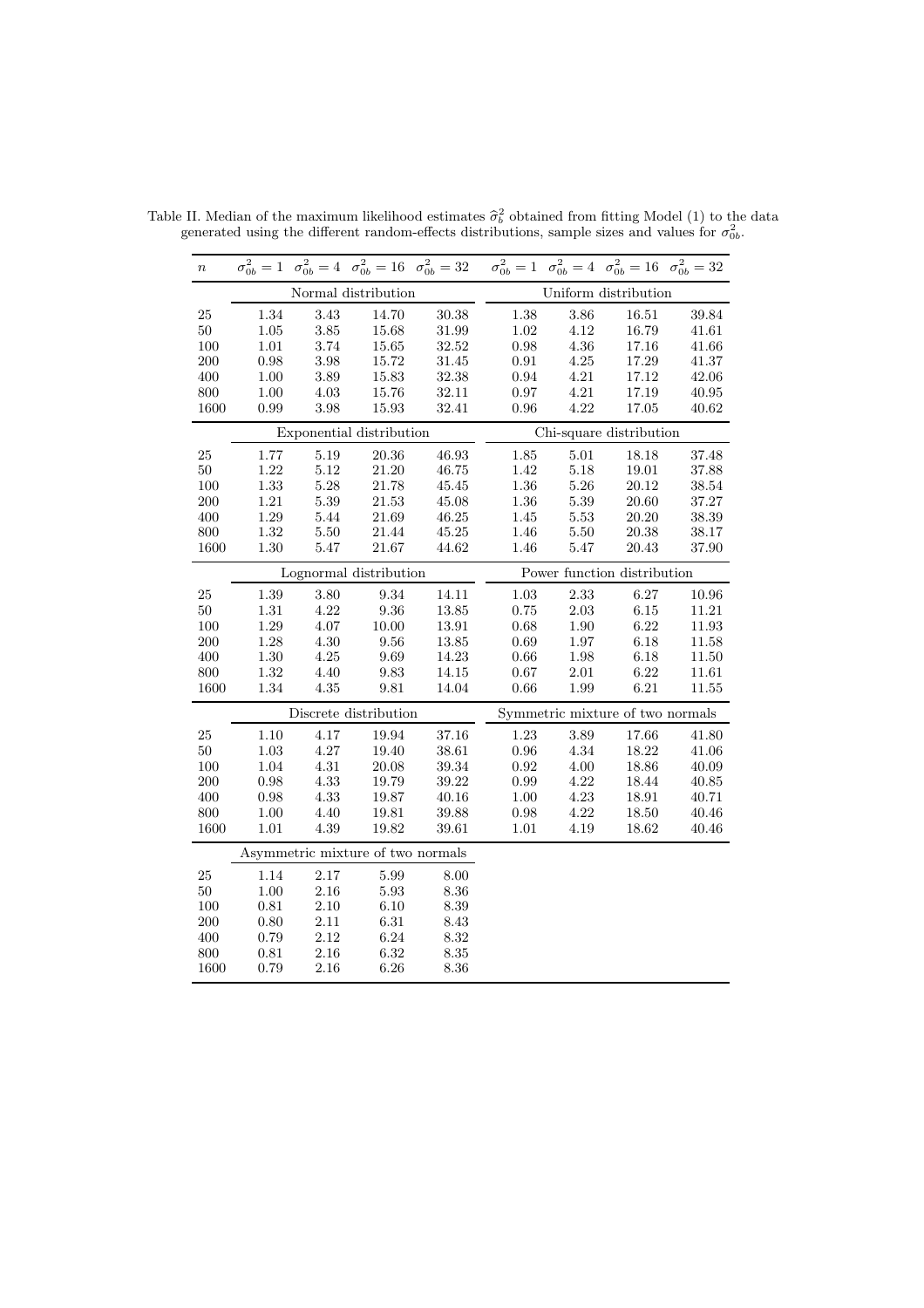| $\boldsymbol{n}$ |          |          |                                   | $\sigma_{0b}^2 = 1$ $\sigma_{0b}^2 = 4$ $\sigma_{0b}^2 = 16$ $\sigma_{0b}^2 = 32$ $\sigma_{0b}^2 = 1$ $\sigma_{0b}^2 = 4$ $\sigma_{0b}^2 = 16$ $\sigma_{0b}^2 = 32$ |                             |          |                                  |          |  |
|------------------|----------|----------|-----------------------------------|---------------------------------------------------------------------------------------------------------------------------------------------------------------------|-----------------------------|----------|----------------------------------|----------|--|
|                  |          |          | Normal distribution               |                                                                                                                                                                     |                             |          | Uniform distribution             |          |  |
| 25               | 2.15     | 2.04     | 2.10                              | 2.11                                                                                                                                                                | 2.43                        | 2.32     | 2.92                             | 0.79     |  |
| $50\,$           | 2.12     | 2.06     | 2.10                              | 2.11                                                                                                                                                                | $2.05\,$                    | 1.91     | $1.96\,$                         | $2.57\,$ |  |
| 100              | 2.01     | $2.03\,$ | 2.04                              | 2.04                                                                                                                                                                | 1.93                        | 1.79     | 1.76                             | 2.33     |  |
| 200              | 2.02     | 2.05     | 2.03                              | 1.98                                                                                                                                                                | 1.98                        | 1.90     | 1.95                             | 2.38     |  |
| 400              | 2.01     | $1.97\,$ | 1.98                              | 2.02                                                                                                                                                                | 1.99                        | 1.90     | 1.87                             | 1.86     |  |
| 800              | 2.01     | 2.01     | 1.98                              | 2.02                                                                                                                                                                | 1.99                        | 1.97     | 1.92                             | 1.85     |  |
| 1600             | 1.99     | 1.99     | 1.99                              | 2.02                                                                                                                                                                | 1.98                        | 1.93     | 1.86                             | 1.83     |  |
|                  |          |          | Exponential distribution          |                                                                                                                                                                     |                             |          | Chi-square distribution          |          |  |
| 25               | 2.33     | 2.47     | 2.65                              | 4.36                                                                                                                                                                | 2.40                        | 2.66     | 1.96                             | 2.31     |  |
| $50\,$           | $2.05\,$ | $2.07\,$ | 1.97                              | $2.96\,$                                                                                                                                                            | 2.17                        | 2.26     | 2.17                             | 2.43     |  |
| 100              | 2.04     | 2.14     | 2.29                              | 2.64                                                                                                                                                                | 2.13                        | $2.21\,$ | $2.08\,$                         | 2.09     |  |
| 200              | 2.06     | $2.20\,$ | 2.42                              | 2.15                                                                                                                                                                | 2.10                        | 2.21     | 2.16                             | 2.11     |  |
| 400              | 2.12     | 2.23     | 2.53                              | 2.89                                                                                                                                                                | 2.09                        | $2.24\,$ | 2.12                             | 2.05     |  |
| 800              | 2.06     | $2.20\,$ | 2.36                              | 2.61                                                                                                                                                                | 2.09                        | 2.22     | 2.10                             | 2.09     |  |
| 1600             | 2.05     | 2.19     | 2.47                              | 2.60                                                                                                                                                                | 2.10                        | 2.25     | 2.13                             | 2.08     |  |
|                  |          |          | Lognormal distribution            |                                                                                                                                                                     | Power function distribution |          |                                  |          |  |
| 25               | 2.24     | 2.34     | 2.48                              | 2.57                                                                                                                                                                | 2.12                        | 1.89     | 1.58                             | 1.34     |  |
| $50\,$           | $2.07\,$ | $2.26\,$ | 2.46                              | $2.64\,$                                                                                                                                                            | 2.04                        | 1.95     | 1.77                             | 1.93     |  |
| 100              | 2.10     | 2.20     | 2.46                              | 2.60                                                                                                                                                                | 2.00                        | 1.91     | 1.74                             | 1.81     |  |
| 200              | 2.05     | $2.20\,$ | 2.37                              | 2.60                                                                                                                                                                | 1.97                        | 1.90     | 1.75                             | 1.97     |  |
| 400              | 2.06     | 2.20     | 2.38                              | 2.56                                                                                                                                                                | 1.95                        | 1.84     | 1.64                             | 1.63     |  |
| 800              | 2.08     | $2.23\,$ | 2.42                              | $2.55\,$                                                                                                                                                            | $1.95\,$                    | 1.86     | 1.73                             | 1.71     |  |
| 1600             | 2.08     | 2.21     | 2.39                              | 2.55                                                                                                                                                                | 1.94                        | 1.84     | 1.68                             | 1.70     |  |
|                  |          |          | Discrete distribution             |                                                                                                                                                                     |                             |          | Symmetric mixture of two normals |          |  |
| $25\,$           | 2.25     | 2.18     | 1.81                              | $2.88\,$                                                                                                                                                            | 2.19                        | 1.86     | $1.98\,$                         | 1.93     |  |
| $50\,$           | 2.09     | 1.94     | 1.55                              | 1.36                                                                                                                                                                | $2.05\,$                    | $2.00\,$ | 1.82                             | 1.90     |  |
| 100              | 2.07     | 1.98     | 1.64                              | 1.69                                                                                                                                                                | 2.02                        | 1.99     | 1.73                             | $2.01\,$ |  |
| 200              | 2.03     | 2.03     | 1.75                              | 1.34                                                                                                                                                                | 2.03                        | 1.96     | 1.72                             | 1.91     |  |
| 400              | 2.07     | 2.12     | 1.99                              | 2.04                                                                                                                                                                | 2.02                        | 1.95     | 1.72                             | 1.93     |  |
| 800              | 2.04     | 2.04     | 1.79                              | 1.90                                                                                                                                                                | 1.98                        | 1.96     | 1.79                             | 1.89     |  |
| 1600             | $2.07\,$ | $2.07\,$ | 1.89                              | 1.52                                                                                                                                                                | 2.00                        | 1.96     | 1.76                             | 1.92     |  |
|                  |          |          | Asymmetric mixture of two normals |                                                                                                                                                                     |                             |          |                                  |          |  |
| $25\,$           | 2.09     | $2.11\,$ | 1.78                              | 1.67                                                                                                                                                                |                             |          |                                  |          |  |
| $50\,$           | 2.10     | 1.92     | 1.79                              | 1.78                                                                                                                                                                |                             |          |                                  |          |  |
| 100              | 1.97     | 1.94     | 1.72                              | 1.78                                                                                                                                                                |                             |          |                                  |          |  |
| 200              | 1.97     | 1.92     | 1.80                              | 1.70                                                                                                                                                                |                             |          |                                  |          |  |
| 400              | 1.97     | 1.92     | 1.80                              | 1.70                                                                                                                                                                |                             |          |                                  |          |  |
| 800              | 1.97     | 1.92     | 1.76                              | 1.72                                                                                                                                                                |                             |          |                                  |          |  |
| 1600             | 1.96     | 1.93     | 1.76                              | 1.70                                                                                                                                                                |                             |          |                                  |          |  |

Table III. Median of the maximum likelihood estimates  $\beta_1$  obtained from fitting Model (1) to the data generated using the different random-effects distributions, sample sizes and values for  $\sigma_{0b}^2$  (note that  $\beta_1^0 = 2$ ).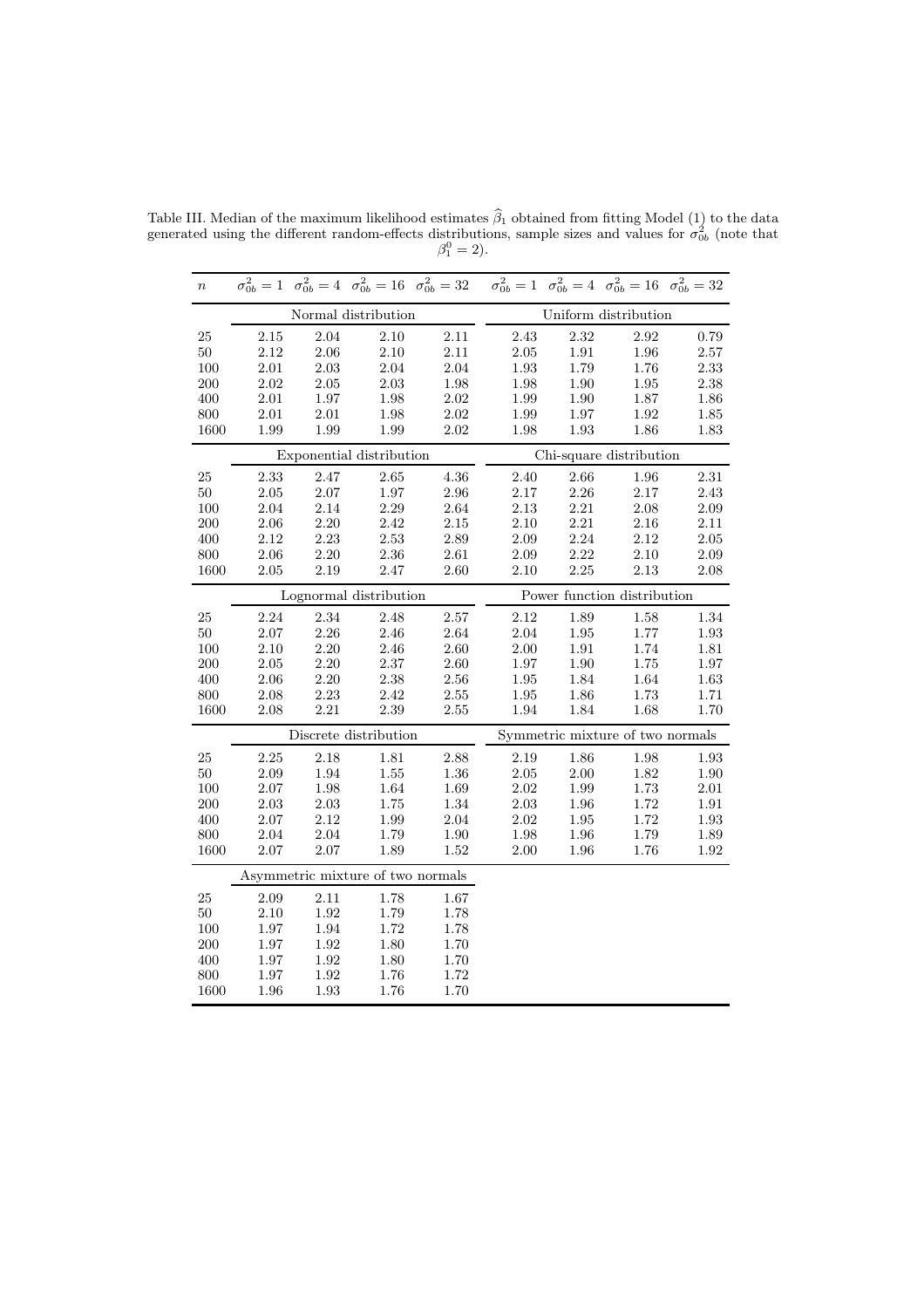|               | Real           |                     |         | Normal    | Mixture  |           |  |
|---------------|----------------|---------------------|---------|-----------|----------|-----------|--|
|               |                |                     |         |           |          |           |  |
|               | value          | V                   | $n=50$  | $n = 100$ | $n=50$   | $n = 100$ |  |
|               | Fixed effects  |                     |         |           |          |           |  |
| $\beta_0$     | $-6$           | $V_1$               | $-6.45$ | $-6.14$   | $-10.34$ | $-10.52$  |  |
|               |                | $V_2$               | $-6.34$ | $-6.33$   | $-9.76$  | $-9.28$   |  |
|               |                | $V_3$               | $-6.46$ | $-6.19$   | $-9.65$  | $-9.37$   |  |
|               |                | $V_4$               | $-6.71$ | $-6.37$   | $-10.06$ | $-9.49$   |  |
| $\beta_1$     | $\overline{2}$ | $V_1$               | 2.09    | 2.04      | 3.27     | 2.52      |  |
|               |                | $V_2$               | 2.10    | 2.09      | 3.19     | 2.43      |  |
|               |                | $V_3$               | 2.03    | 2.10      | 3.17     | 2.04      |  |
|               |                | $V_4$               | 2.11    | 2.01      | 3.69     | 2.73      |  |
| $\beta_2$     | $\mathbf{1}$   | $V_1$               | 1.04    | 1.04      | $-0.63$  | $-0.13$   |  |
|               |                | $V_2$               | 0.99    | 1.02      | $-0.14$  | $-0.25$   |  |
|               |                | $V_3$               | 0.98    | 0.88      | $-0.09$  | 0.15      |  |
|               |                | $V_4$               | 0.99    | 0.94      | $-0.23$  | 0.03      |  |
|               |                | Variance structure  |         |           |          |           |  |
| $\sigma_{11}$ | 5              | $V_1$               | 4.98    | 5.00      | 48.60    | 57.38     |  |
|               |                | $V_2$               | 5.32    | 5.89      | 45.43    | 49.18     |  |
|               | 8              | $V_3$               | 8.63    | 8.12      | 41.97    | 49.32     |  |
|               |                | $V_4$               | 8.87    | 8.32      | 49.16    | 59.76     |  |
| $\sigma_{22}$ | 5              | $V_1$               | 6.84    | 5.84      | 967.80   | 500.26    |  |
|               |                | $V_2$               | 6.41    | 6.37      | 969.68   | 597.18    |  |
|               | 8              | $V_3$               | 9.23    | 8.21      | 912.06   | 415.04    |  |
|               |                | $\scriptstyle{V_4}$ | 11.17   | 10.20     | 962.09   | 453.80    |  |
| $\sigma_{12}$ | 4.5            | V1                  | 4.20    | 3.64      | 189.05   | 125.19    |  |
|               | 4.9            | $V_2$               | 4.10    | 4.82      | 174.16   | 134.14    |  |
|               | 6              | $\scriptstyle{V_3}$ | 6.15    | 5.60      | 167.51   | 115.42    |  |
|               | 7.6            | $V_4$               | 7.76    | 7.36      | 176.39   | 131.02    |  |

Table IV. Median of the maximum likelihood estimates obtained from fitting Model (3) to the data with random effects generated from a multivariate normal and a symmetric mixture of two multivariate normal distributions.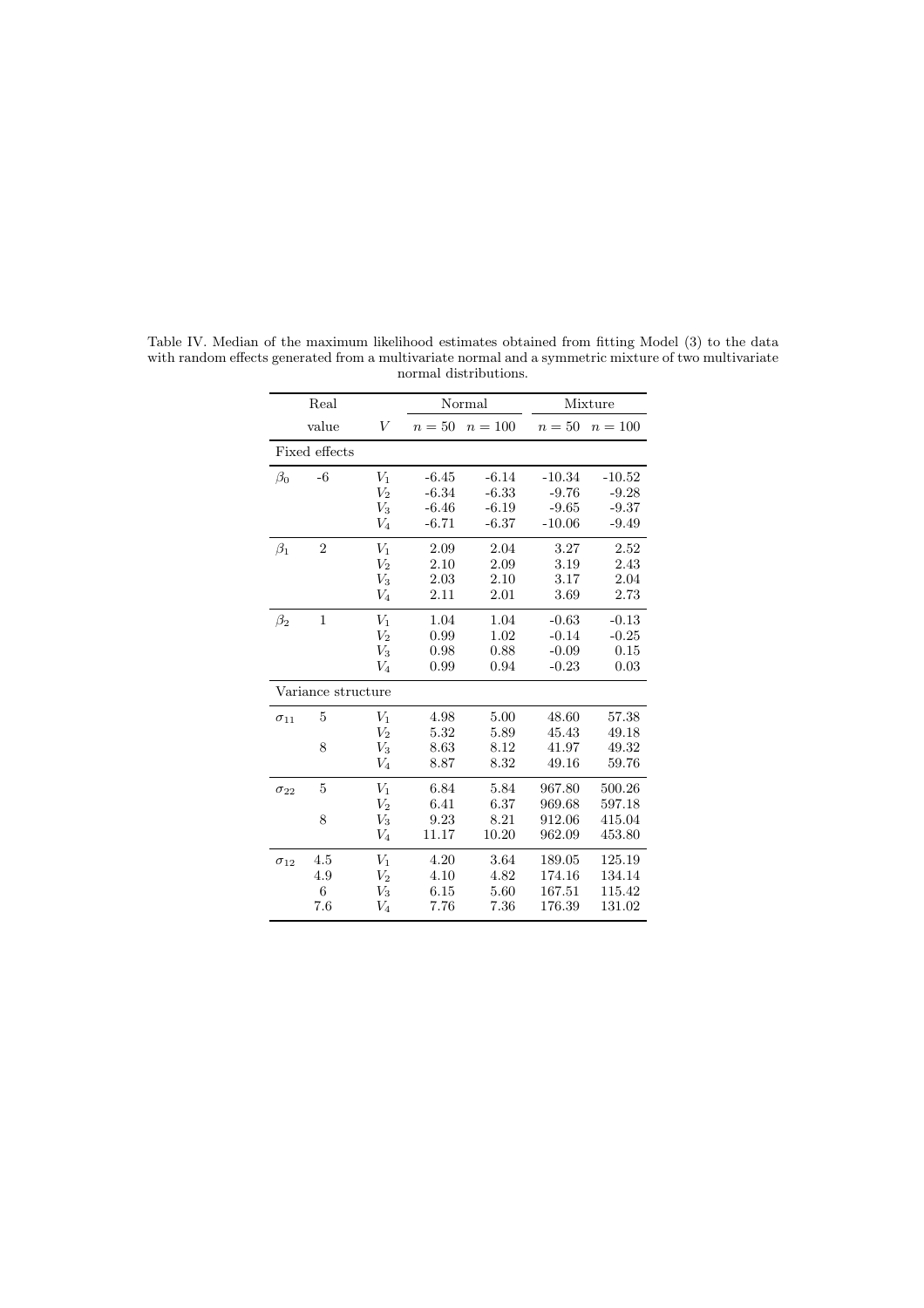|                       |                  |                         | $\beta_1^0=0$           |                         |                                                                                               |                         | $\beta_0^0=0$           |                                                                                               |                         |  |
|-----------------------|------------------|-------------------------|-------------------------|-------------------------|-----------------------------------------------------------------------------------------------|-------------------------|-------------------------|-----------------------------------------------------------------------------------------------|-------------------------|--|
| <b>Distribution</b>   | $\boldsymbol{n}$ |                         |                         |                         | $\sigma_{0b}^2 = 1 \quad \sigma_{0b}^2 = 4 \quad \sigma_{0b}^2 = 16 \quad \sigma_{0b}^2 = 32$ |                         |                         | $\sigma_{0b}^2 = 1 \quad \sigma_{0b}^2 = 4 \quad \sigma_{0b}^2 = 16 \quad \sigma_{0b}^2 = 32$ |                         |  |
| Normal                | 25<br>100<br>400 | 0.012<br>0.041<br>0.050 | 0.025<br>0.052<br>0.046 | 0.029<br>0.050<br>0.052 | 0.025<br>0.026<br>0.058                                                                       | 0.014<br>0.042<br>0.060 | 0.035<br>0.048<br>0.046 | 0.016<br>0.040<br>0.054                                                                       | 0.023<br>0.034<br>0.050 |  |
| Power<br>function     | 25<br>100<br>400 | 0.008<br>0.041<br>0.046 | 0.023<br>0.040<br>0.064 | 0.036<br>0.050<br>0.076 | 0.016<br>0.028<br>0.050                                                                       | 0.019<br>0.043<br>0.158 | 0.031<br>0.164<br>0.682 | 0.028<br>0.320<br>0.946                                                                       | 0.022<br>0.370<br>0.962 |  |
| Discrete              | 25<br>100<br>400 | 0.023<br>0.032<br>0.048 | 0.012<br>0.016<br>0.080 | 0.014<br>0.084<br>0.024 | 0.004<br>0.018<br>0.088                                                                       | 0.021<br>0.040<br>0.080 | 0.046<br>0.060<br>0.252 | 0.087<br>0.136<br>0.594                                                                       | 0.073<br>0.156<br>0.604 |  |
| Asymmetric<br>mixture | 25<br>100<br>400 | 0.014<br>0.053<br>0.053 | 0.014<br>0.066<br>0.057 | 0.018<br>0.036<br>0.036 | 0.038<br>0.038<br>0.032                                                                       | 0.015<br>0.030<br>0.076 | 0.025<br>0.328<br>0.924 | 0.011<br>0.408<br>0.986                                                                       | 0.045<br>0.886<br>1.000 |  |

Table V. Type I error for detecting a significant treatment effect when  $\beta_1^0 = 0$ , and a significant intercept when  $\beta_0^0 = 0$  in the logistic random-intercept Model (1). Values for which the lower bound of the corresponding 95% confidence interval was larger than 0.05 are highlighted.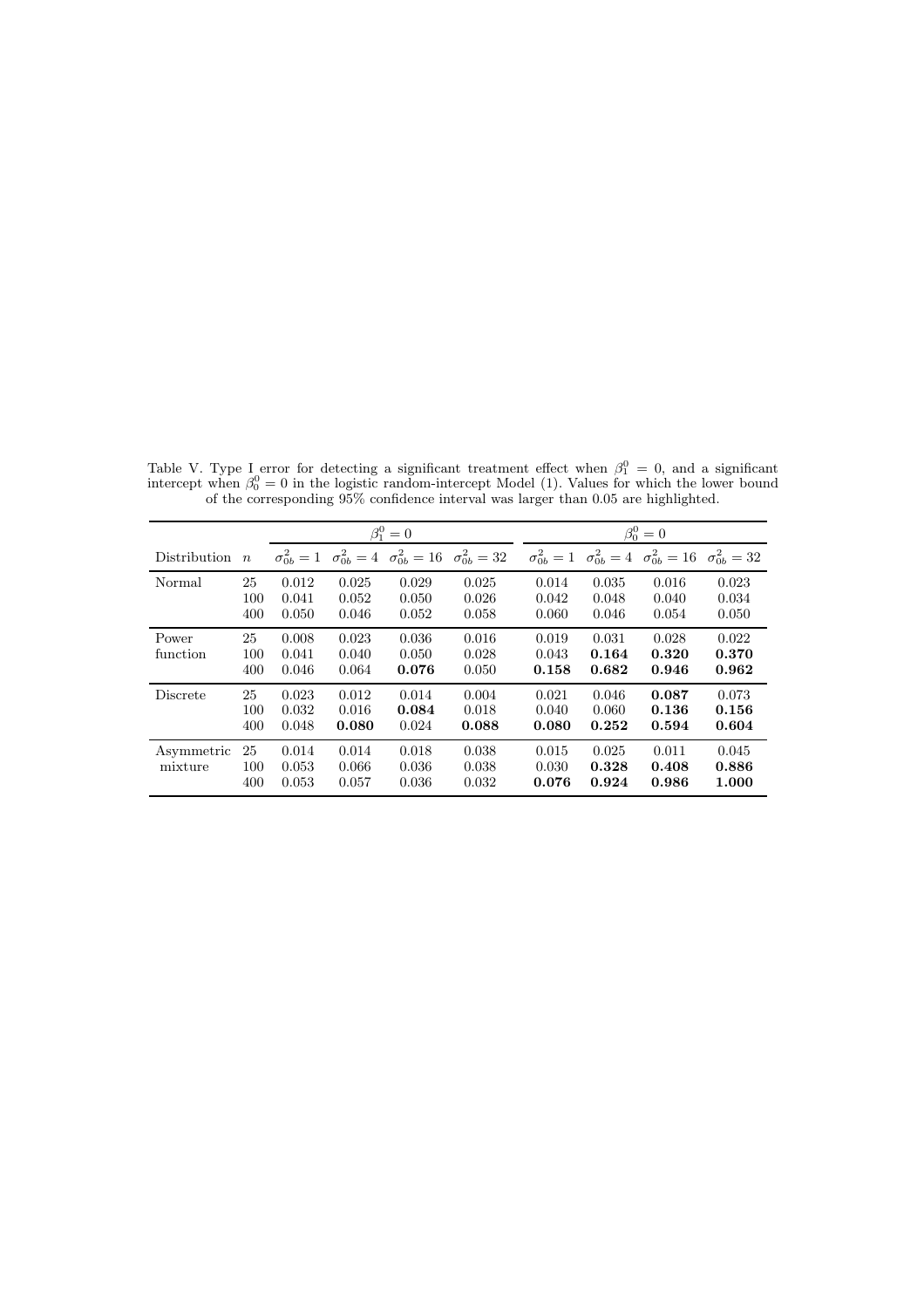|            |                  | $\widehat{\beta}_1$ |      |      |                                                                                                                                                 | $\widehat{\sigma}_{b}^{2}$ |       |  |  |  |
|------------|------------------|---------------------|------|------|-------------------------------------------------------------------------------------------------------------------------------------------------|----------------------------|-------|--|--|--|
|            | $\boldsymbol{n}$ |                     |      |      | $\sigma_{0b}^2 = 4 \quad \sigma_{0b}^2 = 16 \quad \sigma_{0b}^2 = 32 \quad \sigma_{0b}^2 = 4 \quad \sigma_{0b}^2 = 16 \quad \sigma_{0b}^2 = 32$ |                            |       |  |  |  |
| Normal     | 50               | 2.02                | 2.06 | 1.56 | 3.92                                                                                                                                            | 14.93                      | 24.50 |  |  |  |
|            | 100              | 1.97                | 1.94 | 1.72 | 3.80                                                                                                                                            | 12.96                      | 25.27 |  |  |  |
|            | 200              | 2.02                | 1.86 | 1.95 | 3.68                                                                                                                                            | 14.32                      | 27.17 |  |  |  |
| Uniform    | 50               | 2.20                | 1.99 | 2.64 | 4.98                                                                                                                                            | 15.65                      | 38.26 |  |  |  |
|            | 100              | 2.21                | 2.16 | 2.36 | 4.02                                                                                                                                            | 15.12                      | 33.92 |  |  |  |
|            | 200              | 2.15                | 1.99 | 2.38 | 4.50                                                                                                                                            | 14.53                      | 35.53 |  |  |  |
| Lognormal  | 50               | 2.19                | 2.29 | 2.03 | 3.53                                                                                                                                            | 7.15                       | 9.87  |  |  |  |
|            | 100              | 2.15                | 2.16 | 2.11 | 3.50                                                                                                                                            | 6.89                       | 9.21  |  |  |  |
|            | 200              | 2.13                | 1.98 | 2.13 | 3.91                                                                                                                                            | 6.70                       | 9.45  |  |  |  |
| Power      | 50               | 2.21                | 2.33 | 2.55 | 3.33                                                                                                                                            | 8.49                       | 13.91 |  |  |  |
| function   | 100              | 2.13                | 2.08 | 2.17 | 3.16                                                                                                                                            | 6.92                       | 12.07 |  |  |  |
|            | 200              | 1.99                | 2.00 | 2.17 | 2.79                                                                                                                                            | 7.46                       | 13.60 |  |  |  |
| Asymmetric | 50               | 2.16                | 2.09 | 1.92 | 3.50                                                                                                                                            | 11.51                      | 14.96 |  |  |  |
| mixture    | 100              | 2.15                | 2.05 | 2.05 | 3.04                                                                                                                                            | 12.36                      | 21.08 |  |  |  |
|            | 200              | 1.99                | 1.94 | 2.05 | 2.64                                                                                                                                            | 11.92                      | 21.24 |  |  |  |

Table VI. Median of the maximum likelihood estimates  $\widehat{\beta}_1$  and  $\widehat{\sigma}_b^2$  obtained from fitting Model (1) with the random intercept assumed to follow a mixture of two normal distributions, to the data generated using the different random-effects distributions, sample sizes and values for  $\sigma_{0b}^2$ .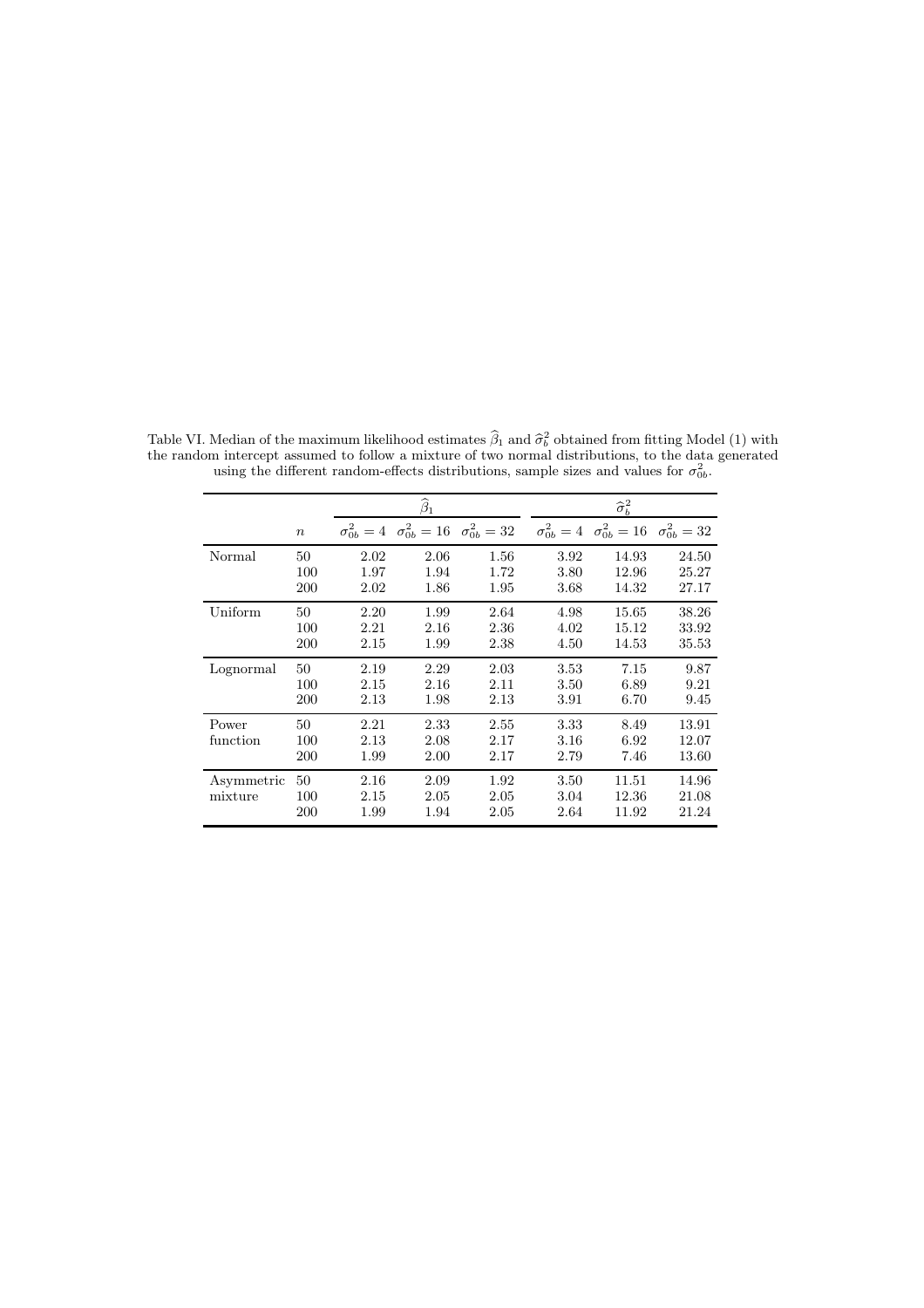|                       |                  |                         | Heterogeneity model                                                   |                         |                         | GLMM                                                                  |                         |
|-----------------------|------------------|-------------------------|-----------------------------------------------------------------------|-------------------------|-------------------------|-----------------------------------------------------------------------|-------------------------|
| <b>Distribution</b>   | $\overline{n}$   |                         | $\sigma_{0b}^2 = 4 \quad \sigma_{0b}^2 = 16 \quad \sigma_{0b}^2 = 32$ |                         |                         | $\sigma_{0b}^2 = 4 \quad \sigma_{0b}^2 = 16 \quad \sigma_{0b}^2 = 32$ |                         |
| Normal                | 50<br>100<br>200 | 0.000<br>0.000<br>0.000 | 0.021<br>0.020<br>0.000                                               | 0.095<br>0.030<br>0.010 | 0.040<br>0.080<br>0.060 | 0.000<br>0.040<br>0.030                                               | 0.070<br>0.040<br>0.040 |
| Uniform               | 50<br>100<br>200 | 0.000<br>0.000<br>0.000 | 0.011<br>0.010<br>0.030                                               | 0.079<br>0.020<br>0.040 | 0.000<br>0.060<br>0.050 | 0.030<br>0.030<br>0.040                                               | 0.020<br>0.080<br>0.060 |
| Lognormal             | 50<br>100<br>200 | 0.000<br>0.000<br>0.000 | 0.000<br>0.000<br>0.000                                               | 0.019<br>0.028<br>0.039 | 0.160<br>0.180<br>0.360 | 0.440<br>0.540<br>0.930                                               | 0.620<br>0.880<br>1.000 |
| Power<br>function     | 50<br>100<br>200 | 0.000<br>0.033<br>0.010 | 0.000<br>0.010<br>0.000                                               | 0.084<br>0.010<br>0.000 | 0.050<br>0.060<br>0.290 | 0.160<br>0.250<br>0.580                                               | 0.120<br>0.320<br>0.760 |
| Asymmetric<br>mixture | 50<br>100<br>200 | 0.000<br>0.026<br>0.000 | 0.000<br>0.010<br>0.040                                               | 0.000<br>0.025<br>0.011 | 0.160<br>0.370<br>0.660 | 0.113<br>0.370<br>0.790                                               | 0.429<br>0.910<br>1.000 |

Table VII. Type I error of the heterogeneity and the GLMM for detecting a significant intercept when  $\beta_0^0 = 0$ . Values for which the lower bound of the corresponding 95% confidence interval was larger than 0.05 are highlighted.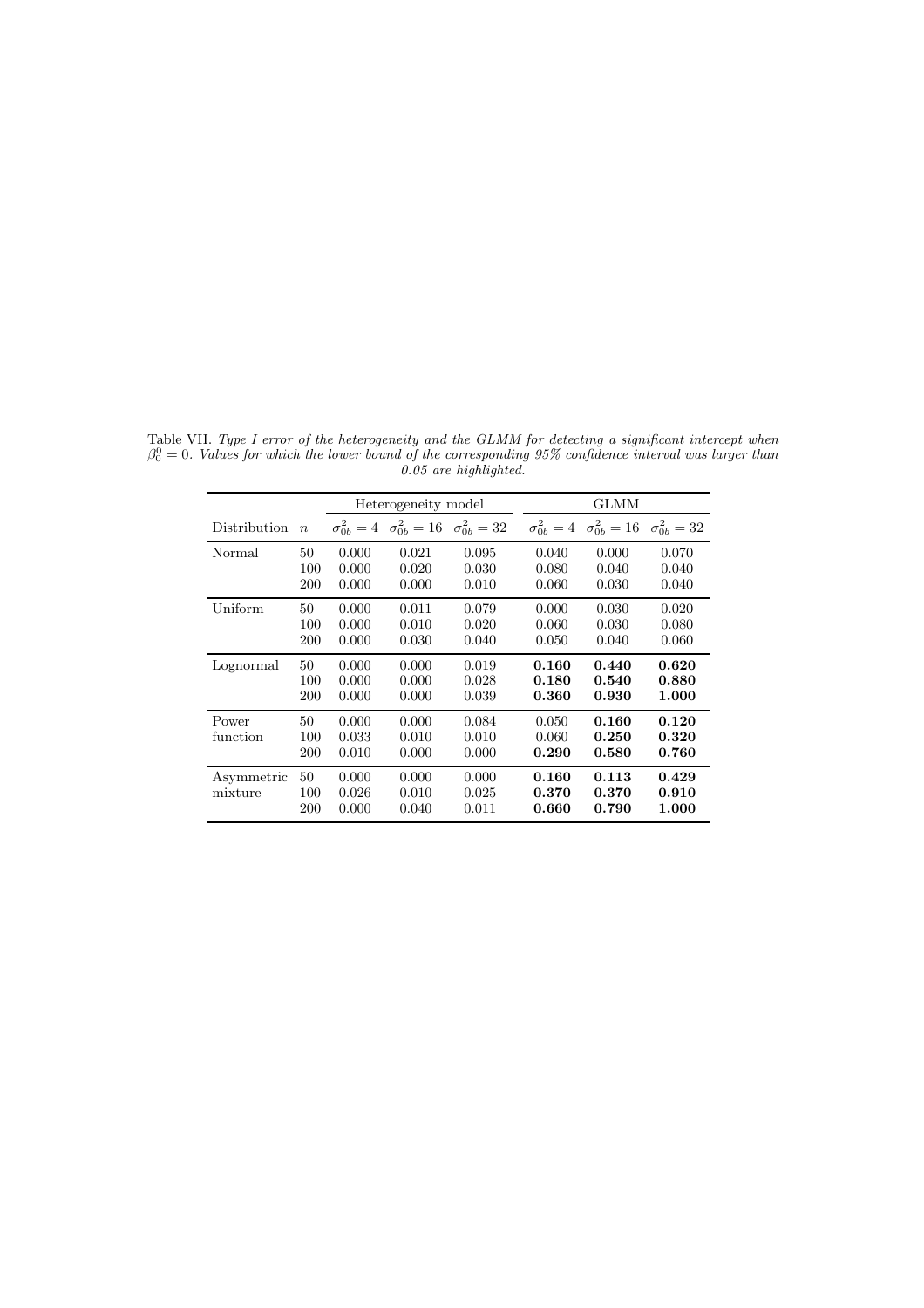

Figure 1. Evolution of the observed and fitted (using Model (1)) probabilities to be classified as a normal to mildly ill patient by treatment group. Here  $Z = 1$  (0) denotes the treatment (control) group.